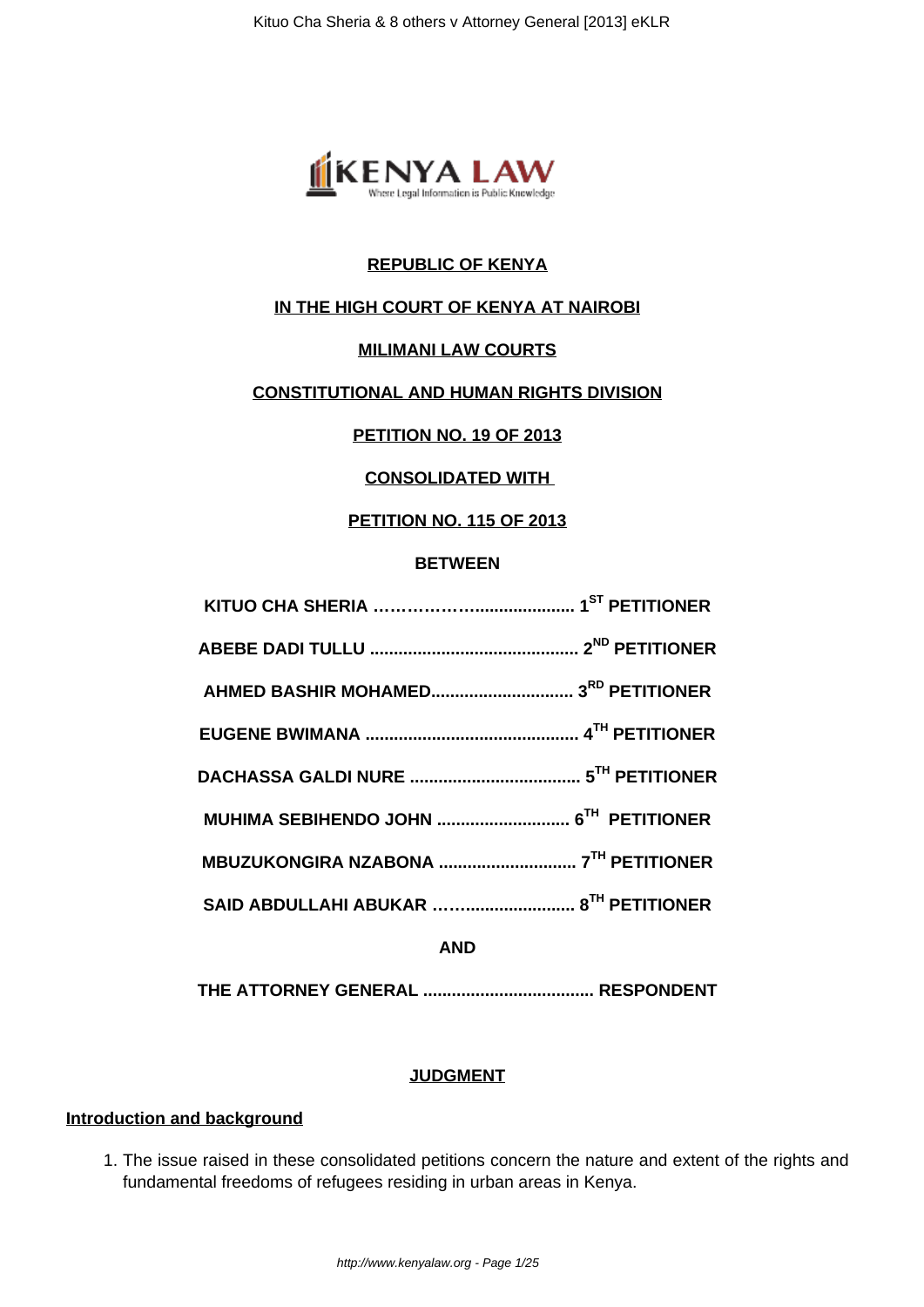- 2. Kenya currently hosts an estimated 600,000 registered refugees and asylum seekers drawn from, among others, Somalia, Ethiopia, Eritrea, Sudan, Rwanda, Burundi and the DRC. Hence the refugee question in Kenya is not an idle one. It is inextricably linked to geopolitical factors within the Eastern Africa region dating back to the 1970's. The political coup is Uganda in the 1970's, the overthrow of the Siad Barre regime in the 1990's Somalia after a long civil war, the civil war in Sudan, the collapse of the Mengistu regime in Ethiopia after a long civil war, the 1994 Rwandan genocide and the decade long conflict in the Democratic Republic of Congo has led Kenya to accommodate refugees from all these countries.
- 3. The facts upon which the consolidated petitions are grounded are not in dispute. According to the founding affidavits, on 18<sup>th</sup> December 2012, the Government of Kenya through the Department of Refugee Affairs issued the following Press Release ("the Press Release");

## **DEPARTMENT OF REFUGEE AFFAIRS PRESS RELEASE**

The Government of Kenya has decided to stop reception, registration and close down all registration centres in urban areas with immediate effect. All asylum seekers/refugees will be hosted at the refugee camps.

All asylum seekers and refugees from Somalia should report to Dadaab refugee camps while asylum seekers from other countries should report to Kakuma refugee camp. UNHCR and other partners serving refugees are asked to stop providing direct services to asylum seekers and refugees in urban areas and transfer the same services to the refugee camps.

### **Signed**

### **Ag. COMMISSIONER FOR REFUGEE AFFAIRS**

4. After the notice was issued and in order to give effect to the decision evidenced by the press release, the Permanent Secretary in charge of the Provincial Administration and Internal Security wrote to the Permanent Secretary Ministry of Special Programmes a letter dated 16<sup>th</sup> January 2013 as follows;

 $16^{th}$  January 2013

Permanent Secretary

Ministry of Special Programmes

### **NAIROBI**

Dear (Sir),

### **RELOCATION OF URBAN REFUGEES TO OFFICIALLY DESIGNATE CAMPS**

The government intends to move all refugees residing in Urban areas to the Dadaab and Kakuma Refugee Camps and ultimately to their home countries after the necessary arrangements are put in place.

The first phase which is targeting 18000 persons will commence on  $21<sup>st</sup>$  January 2013. The security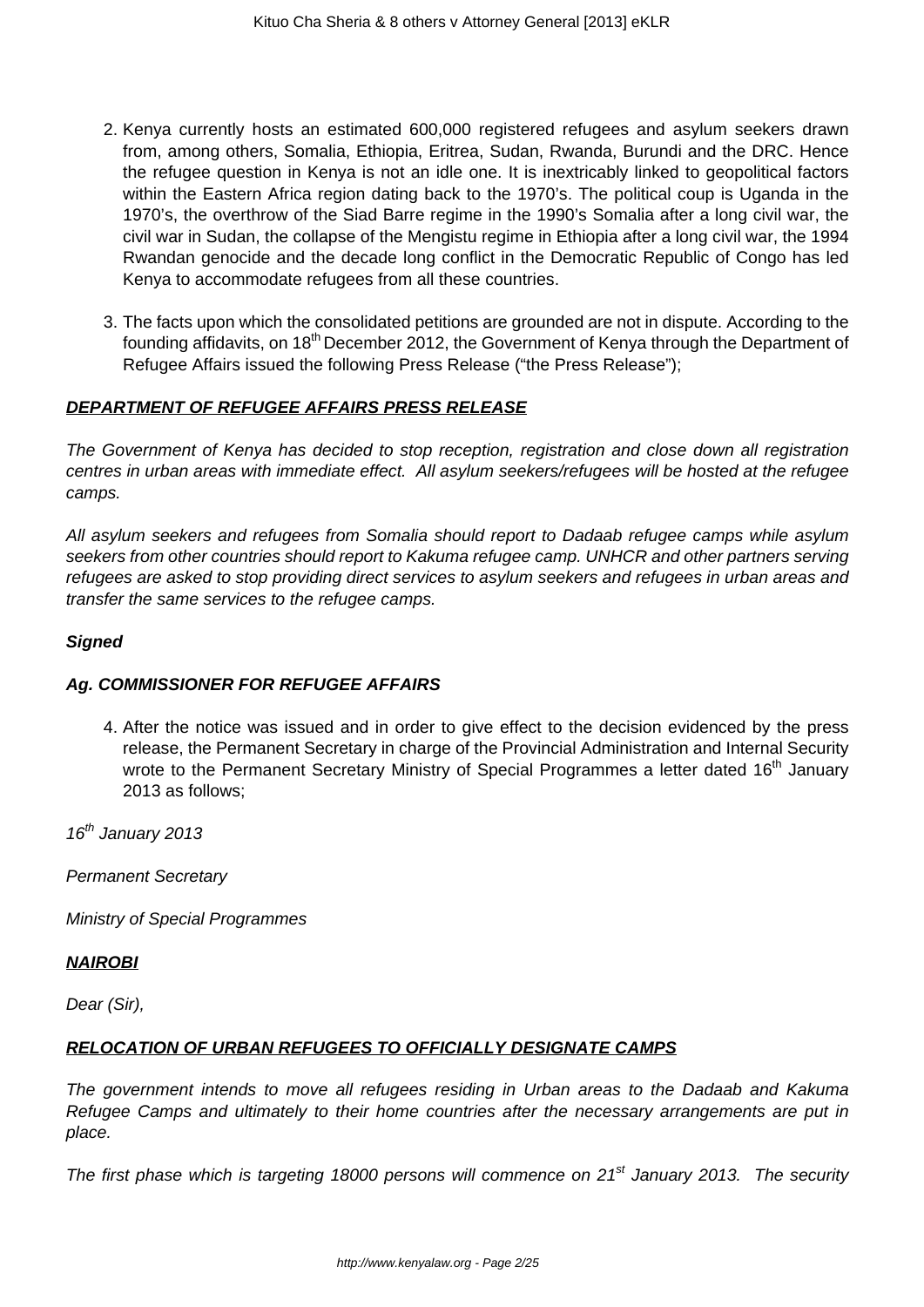officers will start by rounding the refugees and transporting them to Thika Municipal Stadium which will act as the holding ground as arrangement for moving them to the Camps are finalised. We do not intend to hold any of the refugees for more than two days at the stadium.

The purpose of this letter is to request you to extend humanitarian assistance both at the holding ground and during the transportation. This includes food, water, tents and health care.

Yours

### **(signed)**

### **PERMANENT SECRETARY**

5. In addition to the above statement the Department of Refugee Affairs issued a letter dated  $10<sup>th</sup>$ December 2012 addressed to its officers in charge of Refugee Offices in Dadaab, Kakuma, Mombasa, Malindi, Nakuru and Isiolo which stated as follows;

10<sup>th</sup> December 2012

[Officer In –Charge of

Various Refugee Camps]

Following a series of grenade attacks in urban areas where many people were killed and many more injured, the government has decided to **stop registration of asylum seekers in urban areas with immediate effect.**

All Asylum Seekers should be directed to Dadaab and Kakuma refugee camps for Reception, Registration and Refugee Status Determination, Issuance of Movement Passes for non-resettlement cases should also **stop immediately.**

In addition, the government shall put in place necessary preparation to repartriate Somali refugees living in urban areas.

Please take necessary action accordingly.

### **Signed**

### **COMMISSIONER FOR REFUGEE AFFAIRS**

6. On the same day, 10<sup>th</sup> January 2013, the Commissioner of Refugee Affairs addressed a letter to the Country Representative of the United Nation High Commissioner for Refugees ("UNHCR") Branch Office – Kenya. The letter stated as follows;

 $10^{th}$  January, 2013

The Country Representative

UNHCR Branch Office – Kenya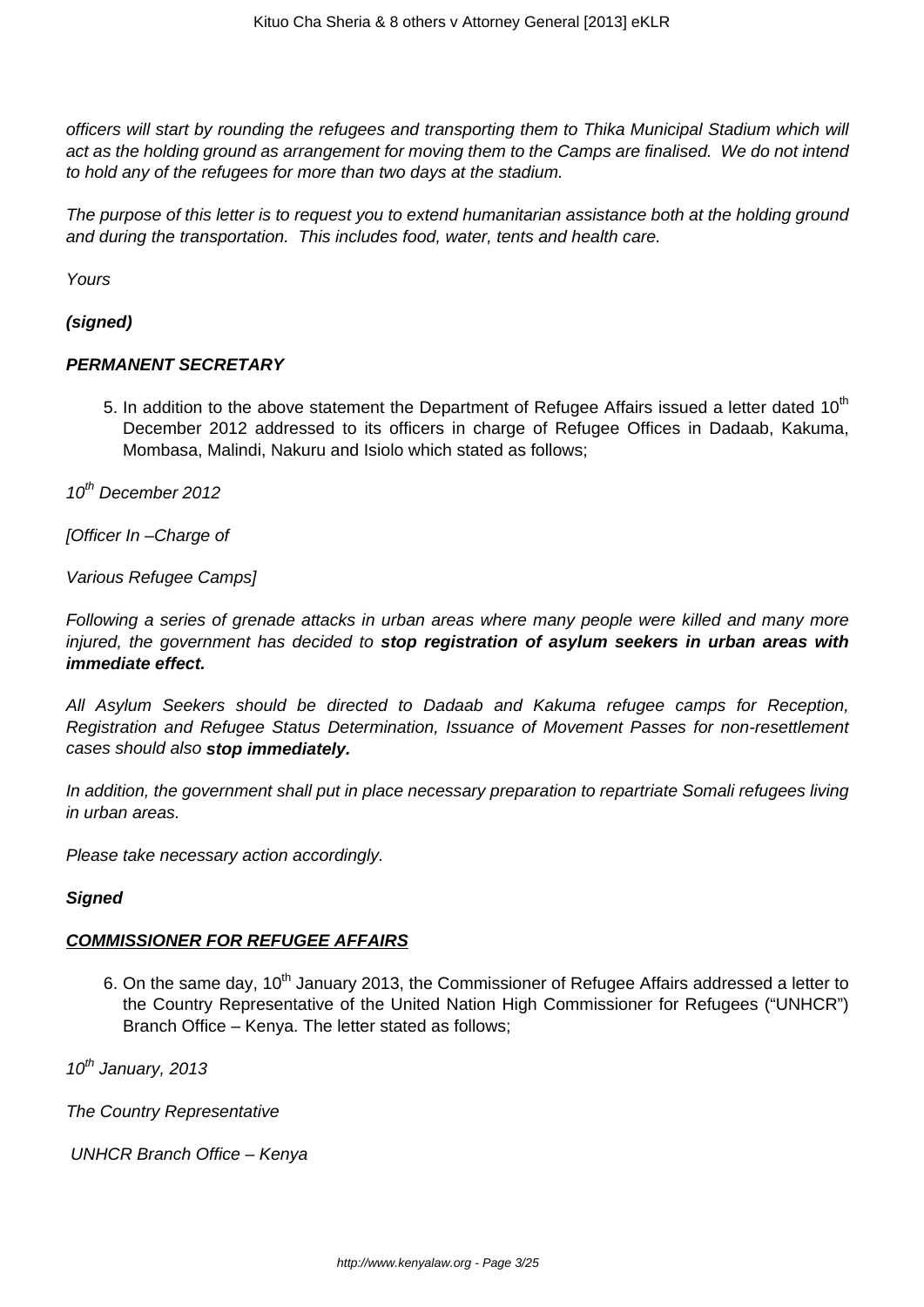### Raphta Road, Westlands

### **Nairobi**

### **RE: GUIDELINES ON RELOCATION OF URBAN REFUGEES TO THE CAMPS**

As you are aware, the government issued a directive to relocate all refugees living in urban areas to refugee camps. The directive also requires that non-governmental organisations transfer refugee programs to the refugee camps so as to avoid attracting refugees to urban areas.

Consequently, the government has set up a high level inter-ministerial committee to oversee and guide the relocation process. The Committee held a meeting on  $9<sup>th</sup>$  January, 2013 and made the following recommendation:-

- i. The process of relocation will be co-ordinated by the Department of Refugee Affairs with UNHCR and other stakeholders. DRA and UNHCR were asked to come up with a program of action.
- ii. The program of relocation will be a quick impact project carried out through a "Rapid Results Initiative" (RRI) in 100 days.
- iii. The committee has approved opening of Kambios at Daadab Refugee Camp and Kaiobei Refugee Camp to host refugees relocated from urban areas.
- iv. UNHCR is requested to mobilize resources and work closely with the Department of Refugee Affairs on this matter. There is need to set a technical team to oversee the mobilization,
- v. UNHCR to stop funding of urban refugee programs but limit funding of urban refugee programs to process relocation, e.g., sensitization, transportation, transit assistance and reception at the camps. This is to ensure urban refugees do not undermine the government directives.
- vi. Department of Refugees Affairs' urban officers to remain open to coordinate relocation from different parts of the country.
- vii. Provincial Administration and the police to conduct continuous operations to support the relocation process.
- viii. That the relocation program to officially start on  $21<sup>st</sup>$  January 2013.

The purpose of this letter is to inform you of the guidelines and ask for your cordial cooperation.

Thank you for your continued support,

### **SIGNED**

### **Ag. COMMISSIONER FOR REFUGEE AFFAIRS**

7. For purposes of this judgment, the Press Release and the communication I have set out above are collectively referred to as the "Government Directive."

#### **Petitioners' Case**

8. Kituo cha Sheria ("Kituo") is a non-governmental organisation. It runs specific programmes designed to address the rights and welfare of refugees and asylum seekers within the Republic of Kenya. It has brought this case in the public interest. It moved the Court by a petition dated 21st January 2013 being **Petition No. 19 of 2013** seeking orders to quash the Government Directive and stop its implementation. It also seeks declarations that the Directive violates the rights and fundamental freedoms of refugees living in Kenya.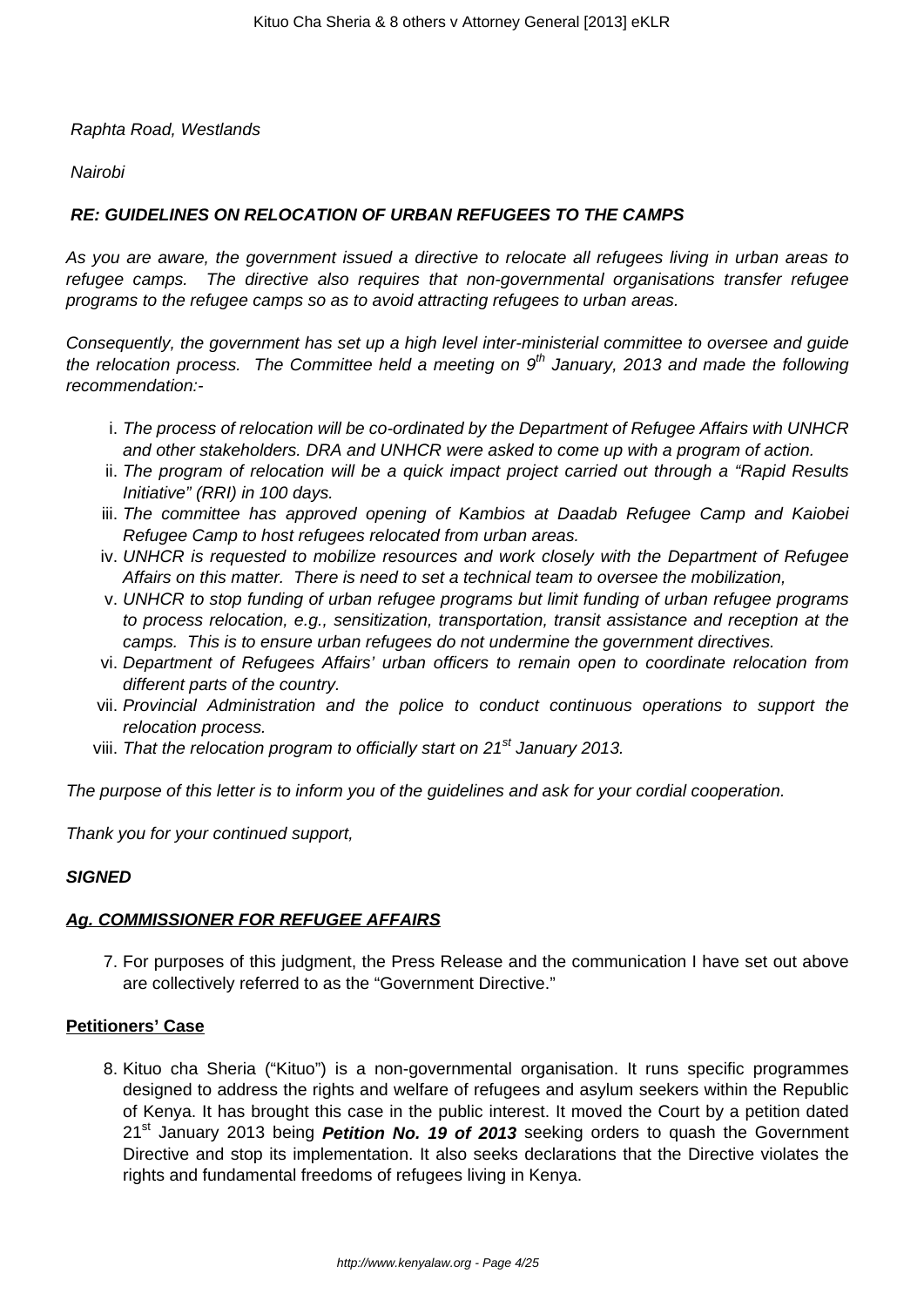- 9. As the Government Directive was due to be implemented, Kituo moved the court for conservatory orders and on 23rd January 2013, I issued an order, **"prohibiting any state officer, public officer, agent of the government from implementing the decision evidenced by and/or contained in the Press Release dated 18thDecember 2012 pending further orders of the court."** These orders remain in force pending the hearing and determination of the petition.
- 10. Kituo argued that the Government Directive did not indicate the rationale for taking such drastic measures against refugees residing in urban areas. That the policy did not take into account the various classes and categories of refugees resident in urban areas. These include refugees who are professionals or businesspeople, those who have married Kenyans, those residing with their families, those who need and require and are currently undergoing medical treatment that cannot be offered in the camps and those pursuing education.
- 11. Kituo founded its cause on the basis that the State violated **Article 47** of the Constitution which enjoins the State to take administrative action that is, **"expeditious, efficient, lawful, reasonable and procedurally fair."** It avers that Government Directive to move all refugees in urban areas to refugee camps violates various provisions of the Constitution; **Article 28** which protects the right to dignity, **Article 39** which protects the right to movement and **Article 27** which prohibits arbitrary and discriminatory actions.
- 12. The petitioner also contends that the action taken by the State is a violation of Kenya's international obligations under the **1951 United Nations Refugee Convention** ("**the 1951 Convention**") which has been domesticated by the **Refugees Act, 2006 (No. 13 of 2006)** and **the International Convention on Civil and Political Rights (ICCPR).**
- 13. The 2<sup>nd</sup> petition, **Petition No. 115 of 2013,** was filed by the 2<sup>nd</sup> to 8<sup>th</sup> petitioners in response to the Government Directive. The grounds upon which it is made are similar to those in the petition filed by Kituo. Each petitioner is a resident of Nairobi, has lived in the city for a substantial length of time and has, in the process, established himself or herself economically. Their children have found roots in the country by going to schools and colleges with other Kenyans. They also communicate in Kiswahili and English. Each petitioner has set out a summary of their circumstances which was not disputed by the respondent. I will summarise the circumstances of each petitioner as this is essential for understanding the conditions of refugees in Kenya. Such an understanding is necessary in making this determination.

### **The petitioners**

- 14. The  $2^{nd}$  petitioner is a male adult of Ethiopian origin. He came to Nairobi in 1989 while escaping from persecution from the authorities in his country of origin. He is registered by the UNHCR and also holds a Refugee Certificate issued by the Department of Refugee Affairs. He resides in Eastleigh, Nairobi with his wife and two children born in Kenya. His children school in Nairobi and have established friends and playmates. He does translation and interpretation of texts written in Ethiopian languages on a part time basis while his wife is jobless. The  $2^{nd}$  petitioner has three serious medical conditions, Diabetes, Hypertension and Asthma, that have put him in need of perpetual medication and as a result, he is on a health assistance scheme offered by a International Non-Governmental Organisation based in Nairobi. He states that owing to health status residence in the camp would aggravate his ill health.
- 15. The 3<sup>rd</sup> petitioner is a 32 year old male registered under UNHCR and has applied for recognition by the Department of Refugee Affairs. He entered Kenya in 2000 after fleeing Mogadishu,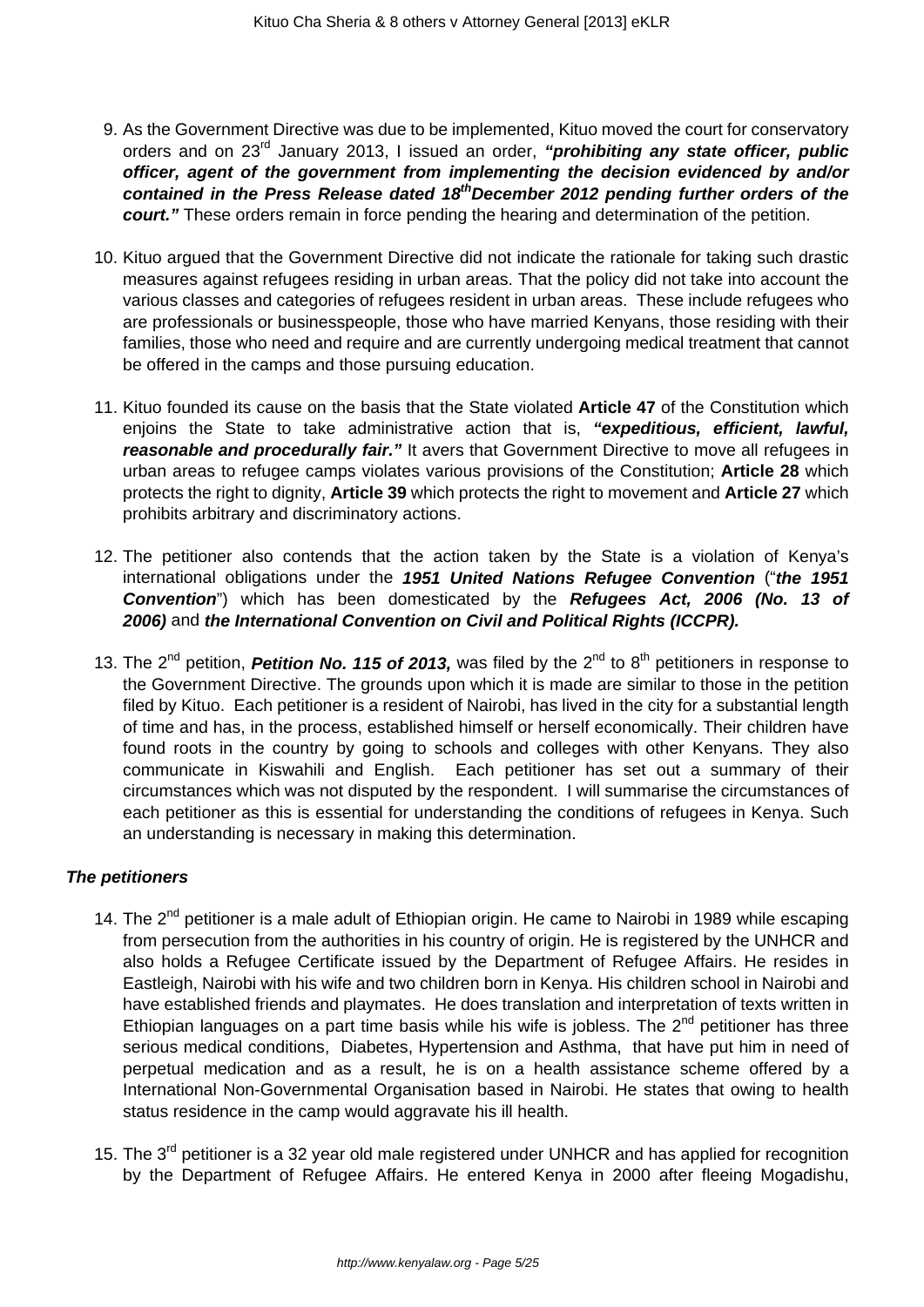Somalia and settled in Nairobi. Since his arrival in Kenya, he has never been to the camps or any other place. He resides in Eastleigh, Nairobi and is currently working as a shop attendant and a caretaker since his arrival. He had completed high school back in Somalia at the time of his flight. He stated that he is fully integrated in Nairobi. He learnt of the Government Directive when law enforcement officers started harassing refugees in Eastleigh, Nairobi. He avers that he cannot go to the camp owing to the insecurity. As a result of the Government Directive, he can no longer move freely or go to work for fear of being abused and harassed by law enforcement officers.

- 16. The  $4<sup>th</sup>$  petitioner holds a UNHCR Mandate Certificate. He resides in Kayole Nairobi. He entered Kenya in 1994 after fleeing Rwanda. Since his arrival in Kenya he has never been to any camps or any other place. He is a teacher by profession and has been teaching French since his arrival. He learnt of the Government Directive through the media and from fellow refugees. He avers that he cannot go to the camp owing to the insecurity posed by Government agents from Rwanda. He is a Hutu whilst the Rwandese in Kakuma camp are largely Tutsi. Given the historically hostile relations between the two communities, relocating to the camp would make him an easy target by virtue of the fact that he served in the government during the genocide, he would be considered as having taken part in the genocide hence his revival community may want to revenge. He states that he has been receiving threats to his life and going to Kakuma camp will endanger his life.
- 17. The 5<sup>th</sup> petitioner is an asylum seeker of Ethiopian origin registered under the UNHCR Mandate. He is married with two children residing in Eastleigh, Nairobi. He is currently working as a casual labourer. He entered Kenya in 2006 after fleeing Ethiopia and settled in Nairobi. Since his arrival in Kenya, he has never been to the camps or any other place. His two children were born in Nairobi who are yet to start school. He believes that he would be easy target for agents of the Ethiopian Government given the proximity of the camp to Ethiopia.
- 18. The  $6<sup>th</sup>$  petitioner gave oral evidence. He is aged 58 years and holds a UNHCR Mandate Certificate. He is also registered as an Alien. Together with his family, he fled the war in Congo and arrived in Nairobi in the year 2000. He lives with his family of four in Umoja, Nairobi. He is currently a bishop at a Church which he started in 2004. The church has approximately 300 people with membership drawing from both the Congolese and Kenyan communities. The church has been very instrumental in within the local community in reforming young people. His wife, also a refugee, is a business woman. She sells textiles popularly known as Vitenge's to make a living. She educates the children from the proceeds of her business and has built faithful customers from this business. Their children have all gone to school in Nairobi. One daughter passed her KCPE and was expected to join secondary school. Another daughter is now undertaking her  $2^{nd}$  year studies at a local University. His grand sons are in nursery and class one at a local Primary School. The petitioner's family has established itself in Nairobi and built a social network. The family has good relations with the locals and has created a family within the church. The petitioner testified that it would be extremely destabilizing to relocate them to the camp after building their lives in Nairobi for over ten years. His children have all studied and continue to study in Nairobi and relocating them to the camp will greatly interrupt their smooth learning. The petitioner is also apprehensive about going to the camp due to the trauma his family suffered while at Katumba Camp in Burundi before fleeing to Kenya. The brothers and parents to the petitioner's daughter in law were all killed at Katumba Camp and hence it would be insecure for them in the camp.
- 19. The  $7<sup>th</sup>$  petitioner, a law lecturer by profession, came to Nairobi, Kenya in 2002 after escaping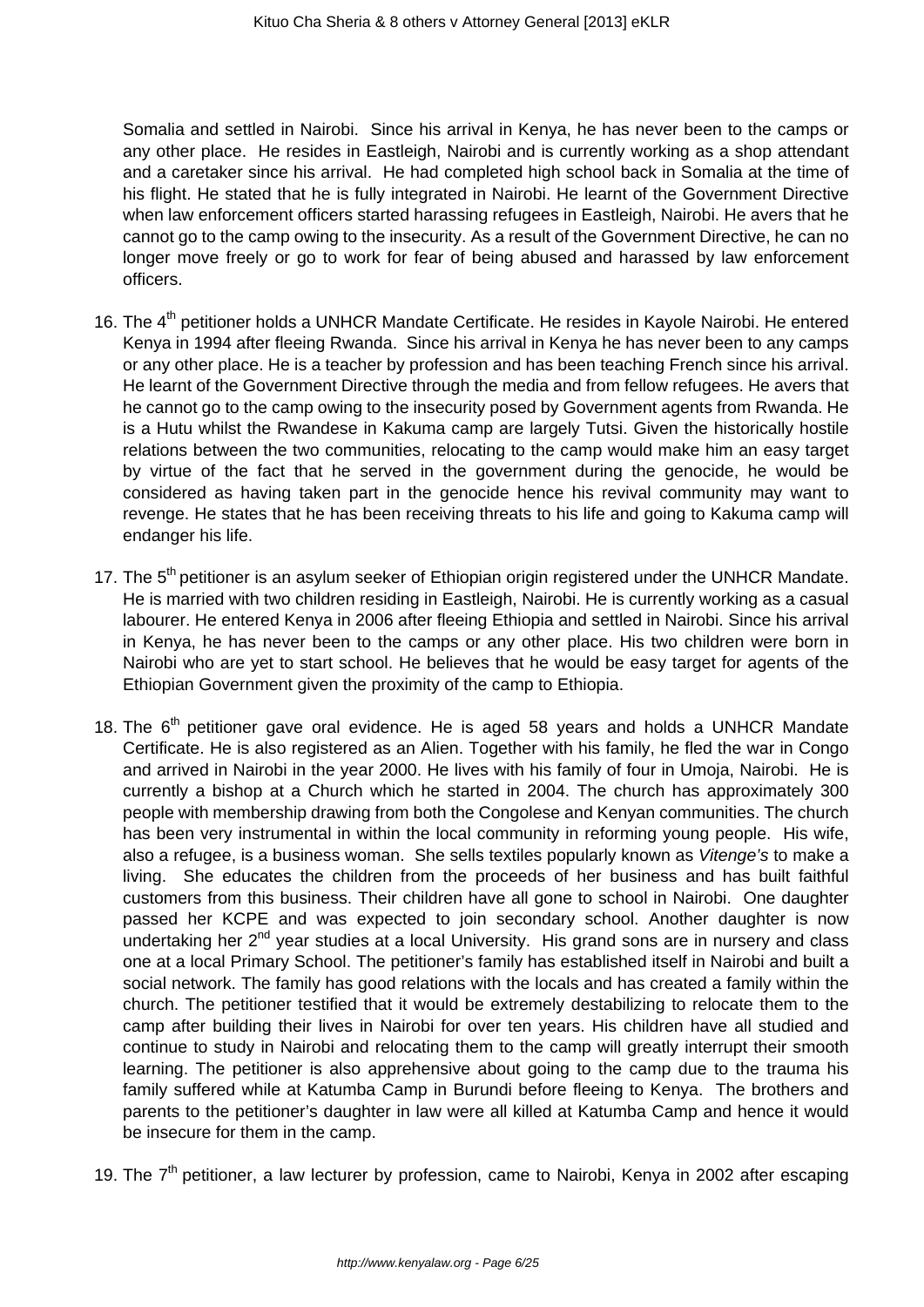persecution in his home country of the Democratic Republic of Congo. He is a registered refugee under the UNHCR Mandate and resides in Nairobi. The petitioner enrolled for his Master of Laws degree in Nairobi and thereafter proceeded for his PhD studies in Germany. By virtue of his professional background, the petitioner's services can only be offered in an environment where there are law faculties hence confinement to the camp would suffocate his means of survival.

- 20. The  $8<sup>th</sup>$  petitioner is aged 47 years and holds UNHCR Mandate Number. He is a refugee from Somalia and married with two children. His wife and children are in the Netherlands. The petitioner first arrived in Kenya in 1994 through Mombasa and settled at Benadir Refugee Camp. He left the camp with his sister and her children in 1997 after its closure. He then started engaging in business in Mombasa town where he bought a *Jua Kali* stall in Marikiti. He later started facing threats from some of his countrymen who wanted to forcefully obtain title documents relating to his property back in Somalia. Consequently, he fled to Malindi and left his cousin in charge of the business in Mombasa. In 2001 he came to Nairobi and has since been residing in Eastleigh. He lives with his sister and her six children. His sister holds UNHCR Mandate Number. All her six children were born in Kenya.
- 21. The petitioners in the **Petition No. 115 of 2013** reiterated the arguments made by Kituo and in their petition dated  $18<sup>th</sup>$  February 2012, they also sought orders whose effect is to quash the Government Directive and stop its implementation.

### **Respondent's Case**

- 22. The respondent opposed the petition based on the affidavit of Ernest Ngetich, the Assistant Commissioner for Refugee Affairs working in the Department of Refugee Affairs sworn on 27<sup>th</sup> March 2013. Apart from raising legal issues and citing statutory provisions, the Assistant Commissioner confirmed that the Press Release issued was based on an inter-ministerial directive. He asserted that the Government Directive, which is administrative in nature, was made in strict compliance with statutory authority and was taken in the interest of promoting the welfare and protection of asylum seekers and refugees.
- 23. The respondent contended that the establishment of registration centres within urban areas was provisional and was informed by the need to document the refugees and asylum seekers within urban areas and that the registration aspect and the offering of related services was an incentive calculated to facilitate optimum turnout. In any event, the respondent argues, establishment of urban registration centres has no basis in the **Refugees Act, 2006**.
- 24. The respondent stated that its policy was based on the realisation that most refugees in urban areas are not registered or were evading registration and that those who had been registered at the refugee camps and had been issued with time-restricted movement passes have not gone back to camps or renewed them thus violating the terms of issue. It also stated that most asylum seekers and refugees are suffering lawful arrests and prosecution because they are arrested outside the designated areas without movement passes and other travel documents. The respondent averred that most refugees and asylum seekers are holding UNHCR mandate certificates which are not recognised by statute as refugee identification documents or passes. To support its position, the respondent cited a report prepared under the auspices of UNHCR in January 2011 titled, **"Navigating Nairobi; A review of the implementation of UNHCR's urban refugee policy in Kenya's capital city" ("Navigating Nairobi Report").**
- 25. The respondent's position is that the **Refugees Act**, **2006** particularly **section 17(f)** and **rule 35**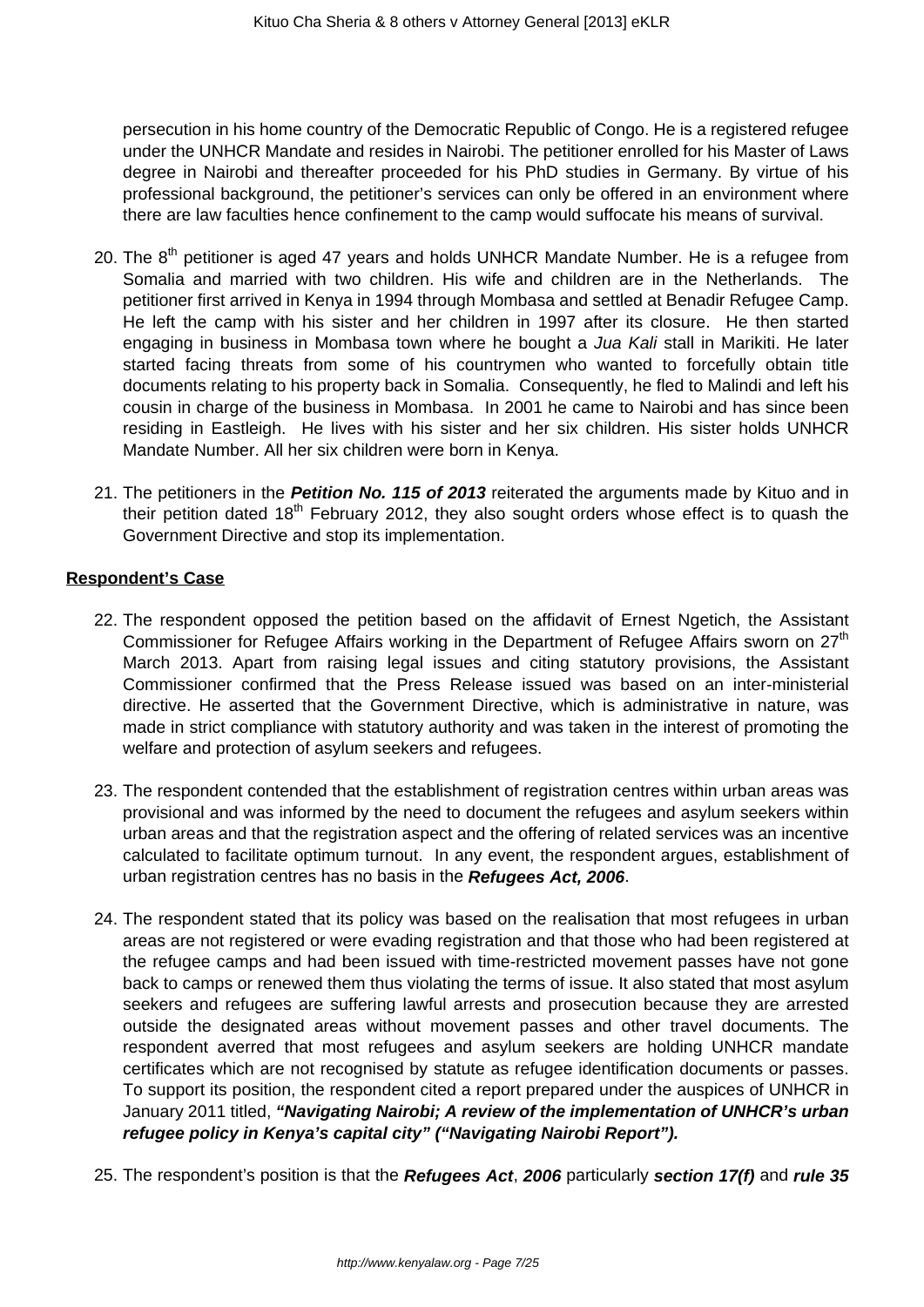**of Refugees (Reception, Registration and Adjudication) Regulations** presupposes that all refugees and asylum seekers shall ordinarily reside in gazetted refugee camps. **Rule 17(f)** states thus; "There shall be a refugee camp officer, for every refugee camp whose functions shall be to- "(f) issue movement passes to refugees wishing to travel outside the camps." In order to leave the refugee camps, the refugee is required to apply to the Commissioner, through a refugee camp officer, for permission to travel outside the refugee camp. Such permission is time limited. Learned counsel for the respondent, Mr Moimbo, submitted that a strict application of **sections 16, 17** and **25(f)** of **the Act** reflects an encampment policy embraced by the State in the management of refugees and asylum seekers which restricts movement of refugees and asylum seekers within Kenya.

- 26. The respondent submitted that the policy it intends to implement is within the mandate of the Commissioner of Refugee Affairs and the Department of Refugee Affairs and as such any consultation with stakeholders was unnecessary was done out of courtesy. In any event, stakeholders were duly informed and information shared out with relevant partners on refugee affairs.
- 27. The respondent urged the court to dismiss the petition on the ground that to allow the petition would lead to an influx of refugees in urban areas which shall in turn pose administrative challenges to the Department of Refugee affairs thereby impacting on the well-being of the country as a whole.

### **Amicus Curiae**

28. In the course of the proceedings, I admitted the UNHCR and Katiba Institute ("Katiba") represented by Mr Chigiti and Mr Waikwa respectively. They filed amicus briefs which dealt with international obligations and interpretation of the Constitution. Their learned counsel made substantial oral submissions to assist the court. I shall refer to their submissions in my analysis and determination where necessary.

#### **Issues for Determination**

- 29. As I stated earlier in the judgment the main issue for determination is whether the Government Directive encapsulated in the Press Release and letter violate the Constitution. The provisions of the Bill of Rights cited by the petitioners include **Article 28** which protects the right to dignity, **Article 27** which prohibits discrimination and protects the right to equality, **Article 47** which entitles everyone to fair administrative action and **Article 39** which protects every person's right to freedom of movement. It is important to emphasise that the Bill of Rights applies to all persons within our borders irrespective of how they came into the country.
- 30. In considering the nature and extent of these rights, the Court is obliged by **Article 259(1)** to interpret the Constitution in a manner that promotes its purpose, values and principles, advances the rule of law and the human rights and fundamental freedoms in the Bill of Rights and permits development of the law and contributes to good governance. **Article 259(1)** commands a purposive approach to interpretation of the Constitution. Purposive interpretation was explained by the Supreme Court of Canada in the case of **R v Big M Drug Mart Limited[1985] 1 SCR 295** at paras. 116, 117 as follows; "[T]he proper approach to the definition of rights and freedoms guaranteed by the Charter was a purposive one. The meaning of a right or freedom guaranteed by the Charter was to be ascertained by an analysis of the purpose of such a guarantee; it was to be understood, in other words, in the light of the interests it was meant to protect. …… [T]his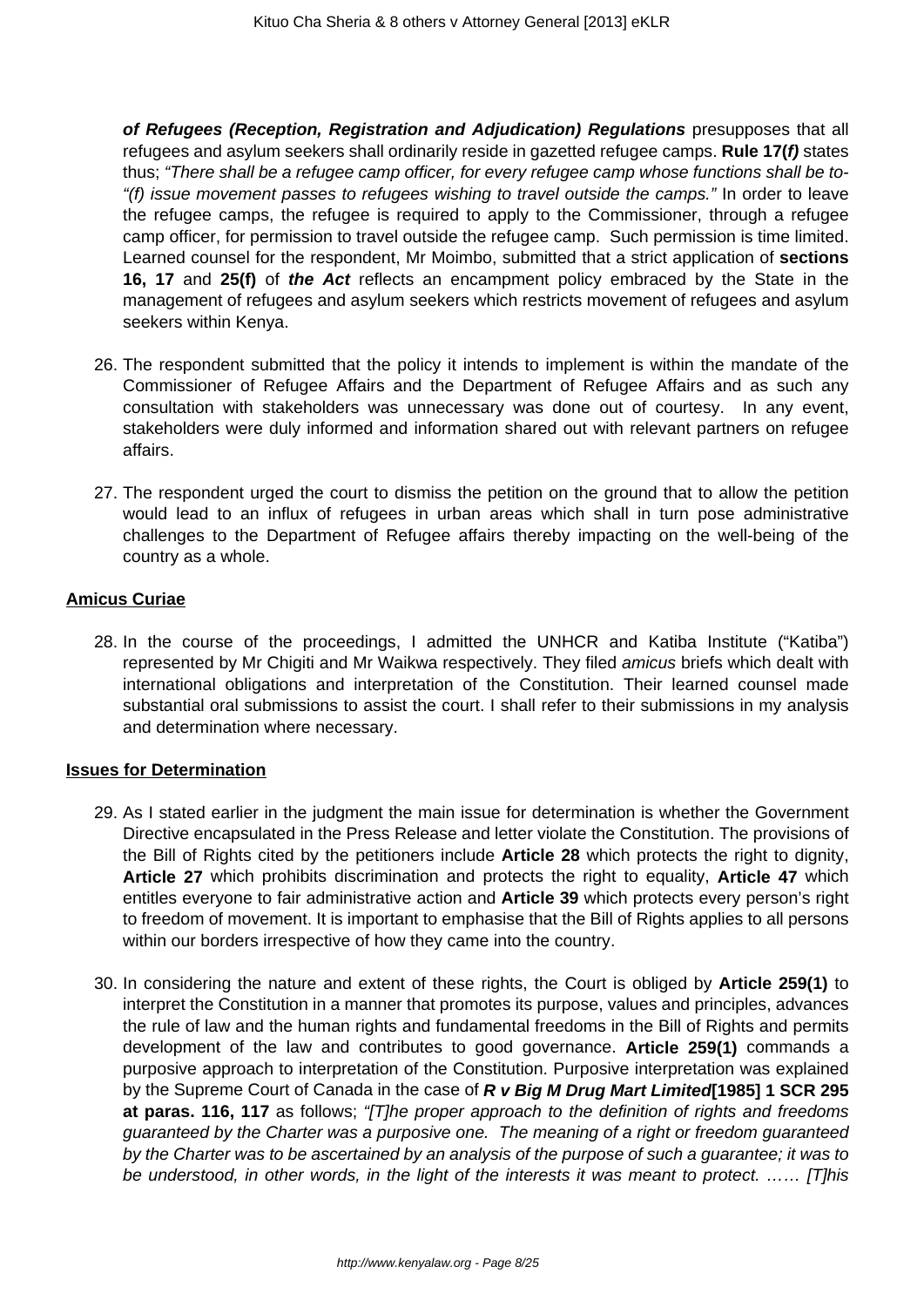analysis is to be undertaken, and the purpose of the right or freedom in question is to be sought by reference to the character and the larger objects of the Charter itself, to the language chosen to articulate the specific right or freedom, to the historical origins of the concepts enshrined, and where applicable, to the meaning and purpose of the other specific rights and freedoms with which it is associated within the text of the Charter. The interpretation should be ........... a generous rather than a legalistic one, aimed at fulfilling the purpose of the guarantee and securing for individuals the full benefit of the Charter's protection. At the same time it is important not to overshoot the actual purpose of the right or freedom in question, but to recall that the Charter was not enacted in a vacuum, and must therefore ........ be placed in its proper linguistic, philosophic and historical contexts."

- 31. In addition to the aforesaid, **Article 20(3)** provides that a court, in applying the Bill of Rights shall develop the law to the extent that it does not give effect to a right or fundamental freedom and adopt the interpretation that most favours the enforcement of a right or fundamental freedom. **Article 20(4)** obliges the court, in interpreting the Bill of Rights to promote the values that underlie an open and democratic society based on human dignity, equality, equity and freedom and the spirit, purport and objects of the Bill of Rights. The provisions that protect these rights must also be infused with the values and principles of governance articulated in **Article 10**. These values include human dignity, equity, social justice, inclusiveness, equality, human rights, non-discrimination and protection of the marginalized.
- 32. Equally important is the fact that the law governing refugees is regulated by International Law. Under **Article 2(5)** and **(6**) the general rules of international law and any treaty or convention ratified by Kenya form part of the law of Kenya under the Constitution.
- 33. **Article 19(1)** reminds us that the Bill of Rights is an integral part of Kenya's democratic state and is the framework for social, economic and cultural policies. Equally important is that under **Article 19(3)(a)** the petitioners are entitled to enforce any other rights recognised or conferred by law, except to the extent that they are inconsistent with the Bill of rights. The petitioners are therefore entitled to assert the rights conferred by International law, which is part of Kenya's law by dint of **Article 2(5)** and **(6).**
- 34. Refugees are a special category of persons who are, by virtue of their situation, considered vulnerable. **Article 21(3)** therefore imposes specific obligations on the State in relation to vulnerable persons. It provides that, "All State organs and all public officers have the duty to address the needs of vulnerable groups within society, including women, older members of society, persons with disabilities, children, youth, members of minority or marginalised communities, and members of particular ethnic, religious or cultural communities."
- 35. It is against the background of these broad principles that this matter must be determined. The two issues for consideration are as follows;
	- i. Whether the petitioners have established violation of their rights and fundamental freedoms or rights and fundamental freedoms of refugees; and
	- ii. If so, whether such violation can be justified under **Article 24** of the Constitution.

### **Whether the petitioners have established a violation of their rights**

36. All parties are agreed on the law governing refugees particularly the application of international refugee law to the subject matter of this case.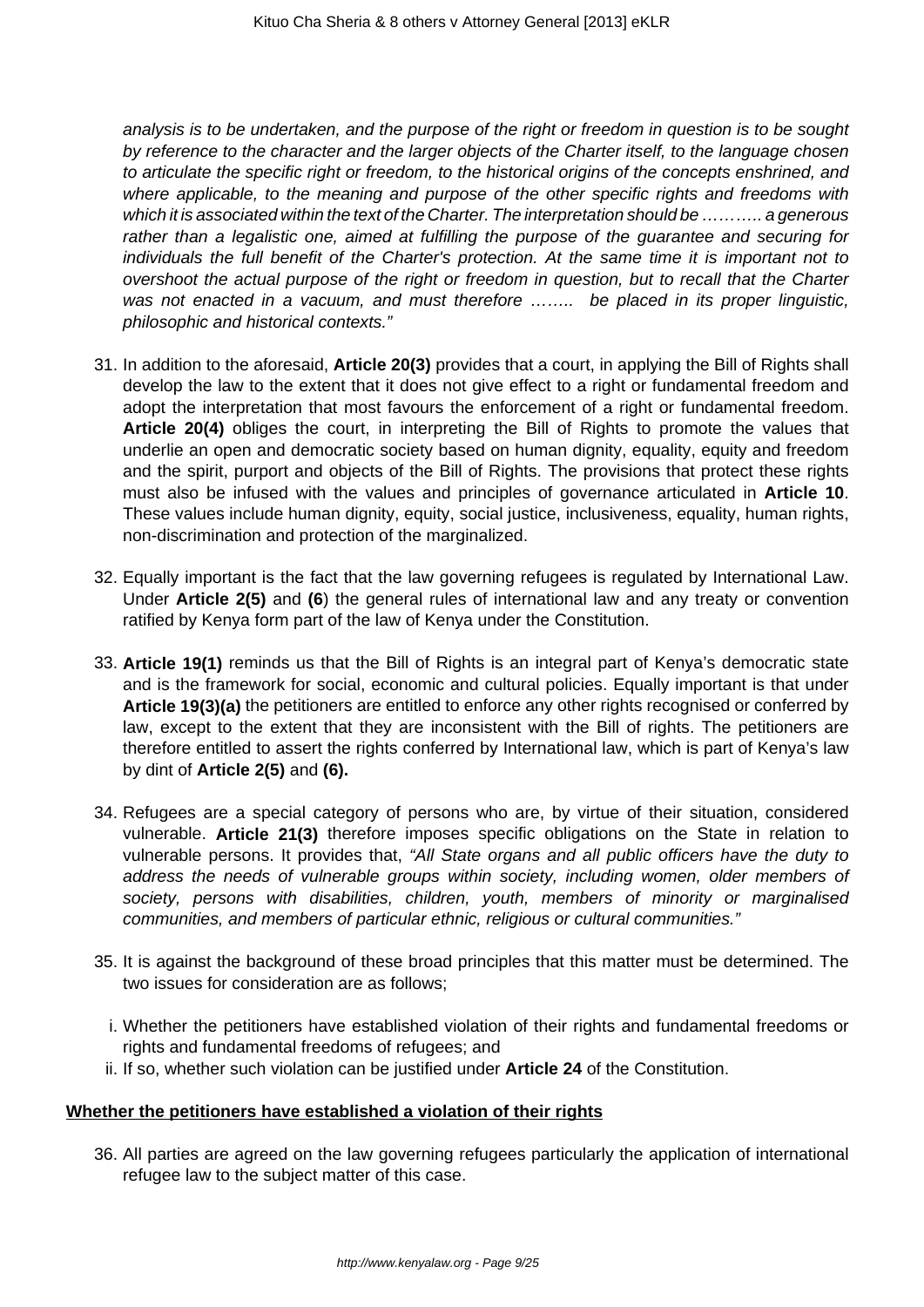### **International and statutory provisions**

- 37. Before I deal with the specific facts of this case, it is important to understand the status of refugees in Kenya. Kenya is a signatory to a host of Conventions and treaties dealing with refugees and their protection. These include the following;
	- a. The **1951 Convention Relating to the Status of Refugees ("1951 Convention")**,
	- b. The **1967 Protocol relating to the Status of Refugees**
	- c. The **1969 Organisation of African Unity Convention Governing the Specific Aspects of Refugee Problems in Africa ("AU Convention").**
- 38. In addition, Kenya is signatory to a number of international legal instruments covering international human rights law including the **Universal Declaration of Human Rights**, the **International Covenant on Economic, Social and Cultural Rights**, the **International Covenant on Civil and Political Rights** and the **African Charter on Human and Peoples' Rights ("The African Charter")**. Thus, Kenya is under an obligation to ensure that the basic human rights of every person in its territory are met; every person includes the refugees.
- 39. **Section 3** of the **Refugees Act, 2006** provides for a statutory refugee and a prima facie refugee. It states;
- (1) A person shall be a statutory refugee for purposes of this Act if such person:

(a) owing to a well-founded fear of being persecuted for reasons of race, religion, sex, nationality, membership of a particular social group or political opinion is outside the country of his nationality and is unable or, owing to such fear, is unwilling to avail himself to the protection of that country; or

(b) not having a nationality and being outside the country of his former habitual residence, is unable or, owing to a well-founded fear of being persecuted for any of the aforesaid reasons is unwilling, to return to it.

 (2) A person shall be a prima facie refugee for purposes of this Act if such person owing to external aggression, occupation, foreign domination or events seriously disturbing public order in any part or whole of this country of origin or nationality is compelled to leave his place of habitual residence in order to seek refuge in another place outside his country of origin or nationality.

- 40. This statutory definition is adopted from the **1951 Convention.** As the definition illustrates, refugees fall within the category of vulnerable persons recognized by **Article 20(3)** of the Constitution. Persons in the position of the  $2^{nd}$  to  $8^{th}$  petitioners are refugees due to events over which they have no control. They have been forced to flee their homes as a result of persecution, human rights violations and conflict. They or those close to them, have been victims of violence on the basis of very personal attributes such as ethnicity or religion (See **Union of Refugee Women and Others v Director, Private Security Industry Regulatory Authority and Others (CCT 39/06) [2006] ZACC 23 para 28**). They are also vulnerable due to lack of means, support systems of family and friends and by the very fact of being in a foreign land where hostility is never very far.
- 41. A person does not automatically become a refugee upon entry into Kenya. He or she must apply for registration to be recognised as such. Under **section 11(1)** of the Act, "Any person who has entered Kenya, whether lawfully or otherwise and wishes to remain within Kenya as a refugee in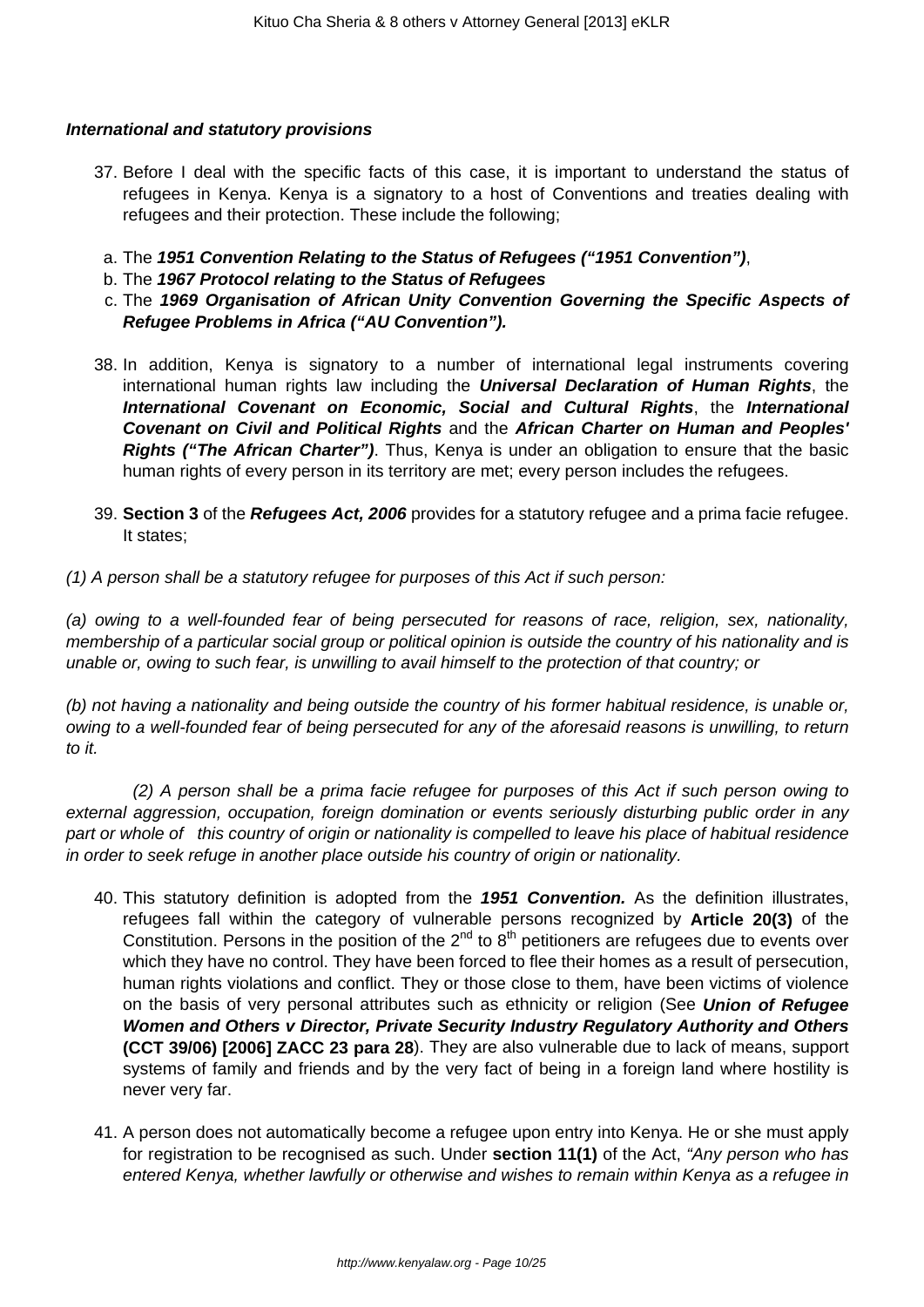terms of this Act shall make his intentions known by appearing in person before the Commissioner immediately upon his entry or, in any case, within thirty days after his entry into Kenya." **Section 4** of **the Act** excludes certain persons from being considered refugees. It provides as follows;

 $(1)$  A person shall not be a refugee for the purposes of this Act if such person has  $-$ 

(a) has committed a crime against peace, a war crime or a crime against humanity, as defined in any international legal instrument to which Kenya is a party and which has been drawn up to make provisions in respect of such crimes;

(b) has committed a serious non-political crime outside Kenya prior to the person's arrival and admission to Kenya as a refugee;

(c) has been guilty of acts contrary to the purposes and principles of the United Nations or the African Union;

(d) having more than one nationality, had not availed himself of the protection of one of the countries of which the person is a national and has no valid reason, based on well-founded fear of persecution.

- 42. A recognised refugee has a range of rights. **Section 16** of the **Refugees Act, 2006** ("**the** Act<sup>\*</sup>)which provides that every recognised refugee and every member of his family living in Kenya shall be entitled to the rights and be subject to the obligations contained in the international conventions to which Kenya is party and shall be subject to all the laws in force in Kenya. Under **section 14** of **the Act**, every refugee shall be issued with a refugee identity card or pass in the prescribed form and is permitted to remain in Kenya in accordance with the provisions of **the Act**. **Section 15** extends these rights to members of the family of a refugee. Refugees are also entitled to the protections of the Constitution and the Bill of Rights.
- 43. One of the fundamental principles in international refugee protection is the obligation of nonrefoulement to be found in **Article 33(1)** of the **1951 Convention** which provides as follows;

1. No Contracting State shall expel or return ("refouler") a refugee in any manner whatsoever to the frontiers of territories where his life or freedom would be threatened on account of his race, religion, nationality, membership of a particular social group or political opinion.

2. The benefit of the present provision may not, however, be claimed by a refugee whom there are reasonable grounds for regarding as a danger to the security of the country in which he is, or who, having been convicted by a final judgment of a particularly serious crime, constitutes a danger to the community of that country."

44. **Article 2(3)** of the **AU Convention** provides that, 'No person shall be subjected by a Member State to measures...which would compel him to return or remain in a territory where his life, physical integrity or liberty would be threatened....' States are prohibited from removing, deporting or repatriating refugees from where they are to the States of origin without following due process. This principle is so fundamental that it is considered a customary law norm. It is considered the cornerstone of international refugee protection (see **Encyclopedia of Public International Law Max Planck Institute for Comparative Public Law and International Law, Amsterdam, New York, 1985), vol. 8, p. 456**).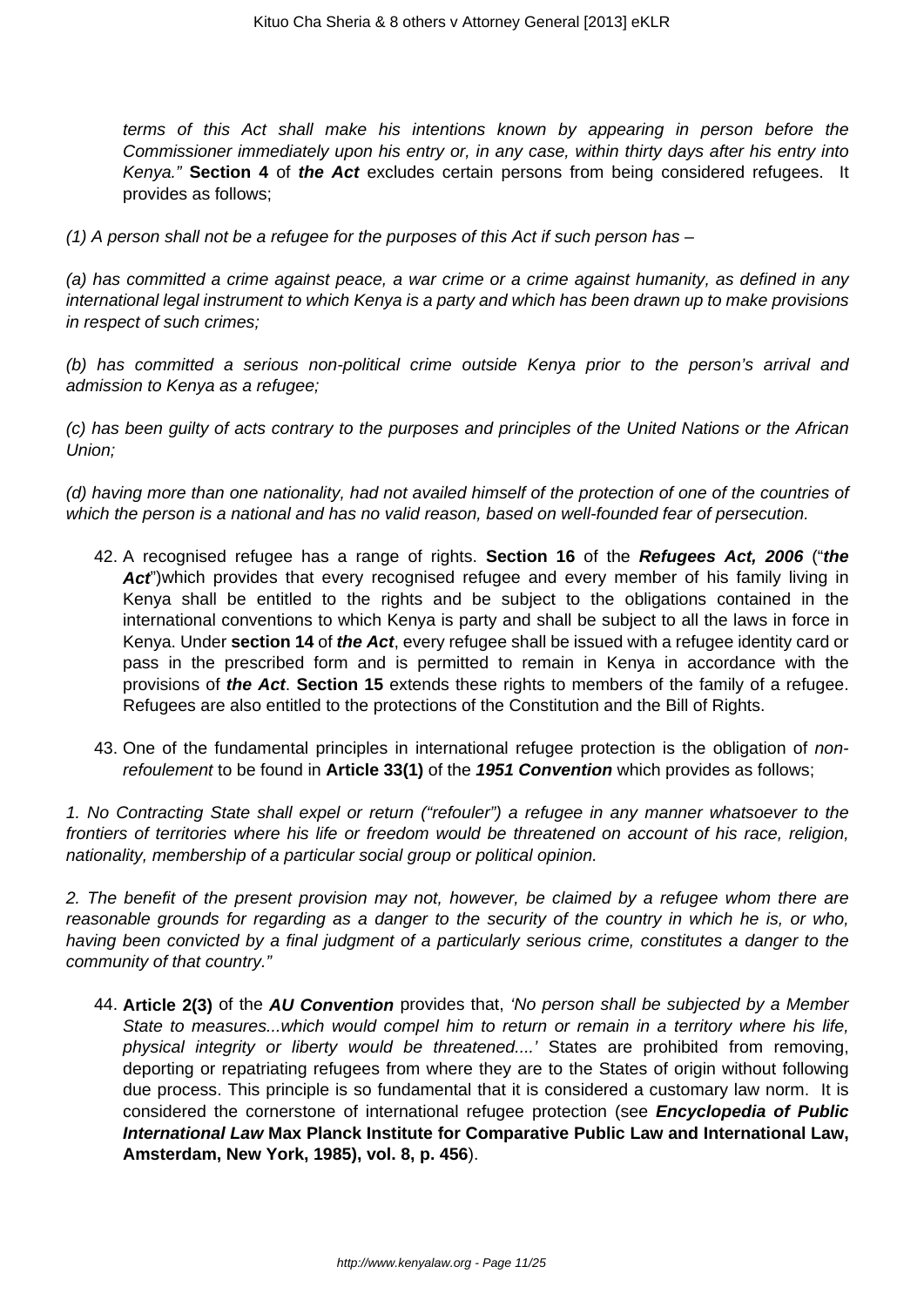45. The non-refoulement principle is incorporated in **section 18** of **the Act** which states as follows;

 18. No person shall be refused entry into Kenya, expelled, extradited from Kenya or returned to any other country or be subjected to any similar measure if, as a result of such refusal, expulsion, return or other measure, such person is compelled to return to or remain in a country where-

(a) the person may be subject to persecution on account of race, religion, nationality, membership of a particular social group or political opinion; or

(b) the person's life, physical integrity or liberty would be threatened on account of external aggression, occupation, foreign domination or events seriously disturbing public order in part or whole of that country.

46. Other international instruments with majority state recognition and which have also forbidden refoulement include **Article 13** of **ICCPR** and **Article 3** of the **Convention Against Torture and Other Cruel, Inhuman or Degrading Treatment or Punishment**.

### **Whether Constitution and the law violated**

- 47. Does the Government Directive violate the provisions of the Constitution and the law" I will now turn to the Government Directive and consider whether it meets the standards of refugee protection afforded by the Constitution, international law and the **Refugees Act, 2006**.
- 48. The Press Release and the letters set out the implementation of a policy of relocation and encampment of all the refugees resident in urban areas. The policy is intended to be implemented through the following means;
	- a. Stopping registration of asylum seekers and refugees in urban areas by closing all registration centres.
	- b. Directing all refugees and asylum seekers to move back to refugee camps.
	- c. Directing UNHCR and other agencies to stop providing assistance and direct services to urban refugees and other asylum seekers.

### **Freedom of movement and the relocation and encampment**

- 49. According to the letter dated  $16<sup>th</sup>$  January 2013, the operation was to be carried out as a security operation, "targeting 18000 persons …. Rounding the refugees and transporting them to Thika Municipal Stadium …" The manner of carrying out the Government Directive threatens the freedom of movement of refugees.
- 50. The respondent argued that the asylum seekers and refugees do not enjoy, in the absolute sense, the freedom of movement contemplated by **Article 39** of the Constitution which reads as follows;

### **Freedom of movement and residence.**

- 39. (1) Every person has the right to freedom of movement.
- (2) Every person has the right to leave Kenya.
	- (3) Every citizen has the right to enter, remain in and reside anywhere in Kenya.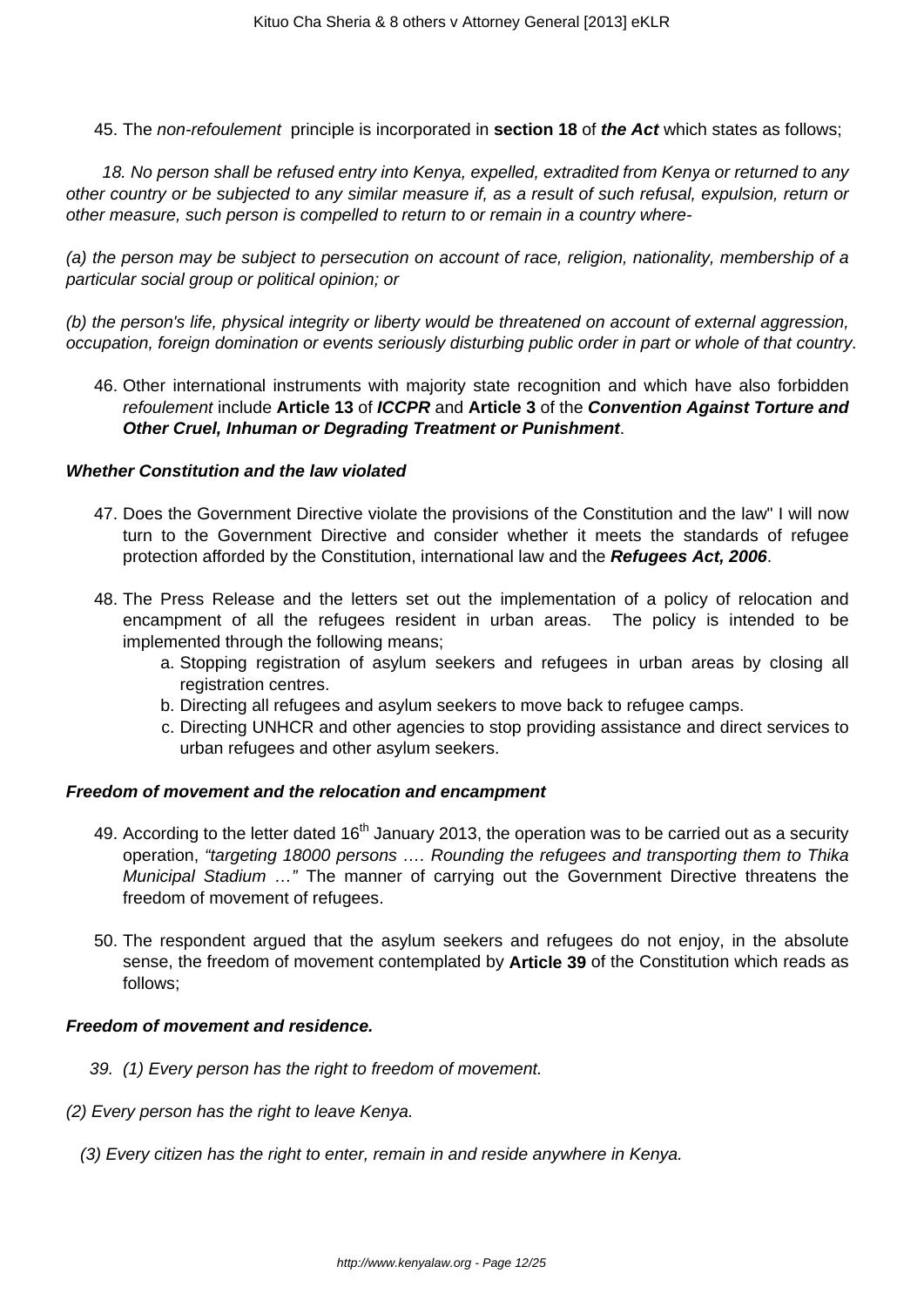- 51. I agree with Mr Waikwa, learned counsel for Katiba, that freedom of movement guaranteed under **Article 39** of the Constitution ought be read together with **Article 26** of the **1951 Refugee Convention** in order to give effect the rights of refugees. Article 26 provides thus; "Each contracting State shall accord to refugees lawfully in its territory the right to choose their place of residence and to move freely within its territory subject to any regulations applicable to aliens generally in the same circumstances.**"** This provision is manifested in **section 16** of **the Act** and is not inconsistent with the **Article 39** of the Constitution.
- 52. In international law, the freedom of movement can be found in **Article 12** of the **ICCPR** which provides as follows;

## **Article 12**

1. Everyone lawfully within the territory of a State shall, within that territory, have the right to liberty of movement and freedom to choose his residence.

2. Everyone shall be free to leave any country, including his own.

3. The above-mentioned rights shall not be subject to any restrictions except those which are provided by law, are necessary to protect national security, public order (order public), public health or morals or the rights and freedoms of others, and are consistent with the other rights recognized in the present Covenant.

4. No one shall be arbitrarily deprived of the right to enter his own country.

53. **Article 12** of the **African Charter** deals with the freedoms on movement on the following terms;

### **Article 12**

1. Every individual shall have the right to freedom of movement and residence within the borders of a State provided he abides by the law.

2. Every individual shall have the right to leave any country including his own, and to return to his country. This right may only be subject to restrictions, provided for by law for the protection of national security, law and order, public health or morality.

3. Every individual shall have the right, when persecuted, to seek and obtain asylum in other countries in accordance with laws of those countries and international conventions.

4. A non-national legally admitted in a territory of a State Party to the present Charter, may only be expelled from it by virtue of a decision taken in accordance with the law.

5. The mass expulsion of non-nationals shall be prohibited. Mass expulsion shall be that which is aimed at national, racial, ethnic or religious groups.

54. Commenting on the implication of **Article 12** of the **ICCPR**, the Human Rights Committee in its **General Comment No. 27** adopted at the sixty-seventh session of the Human Rights Committee on 2<sup>nd</sup> November 1999, notes as follows:

[1] Liberty of movement is an indispensable condition for the free development of a person. It interacts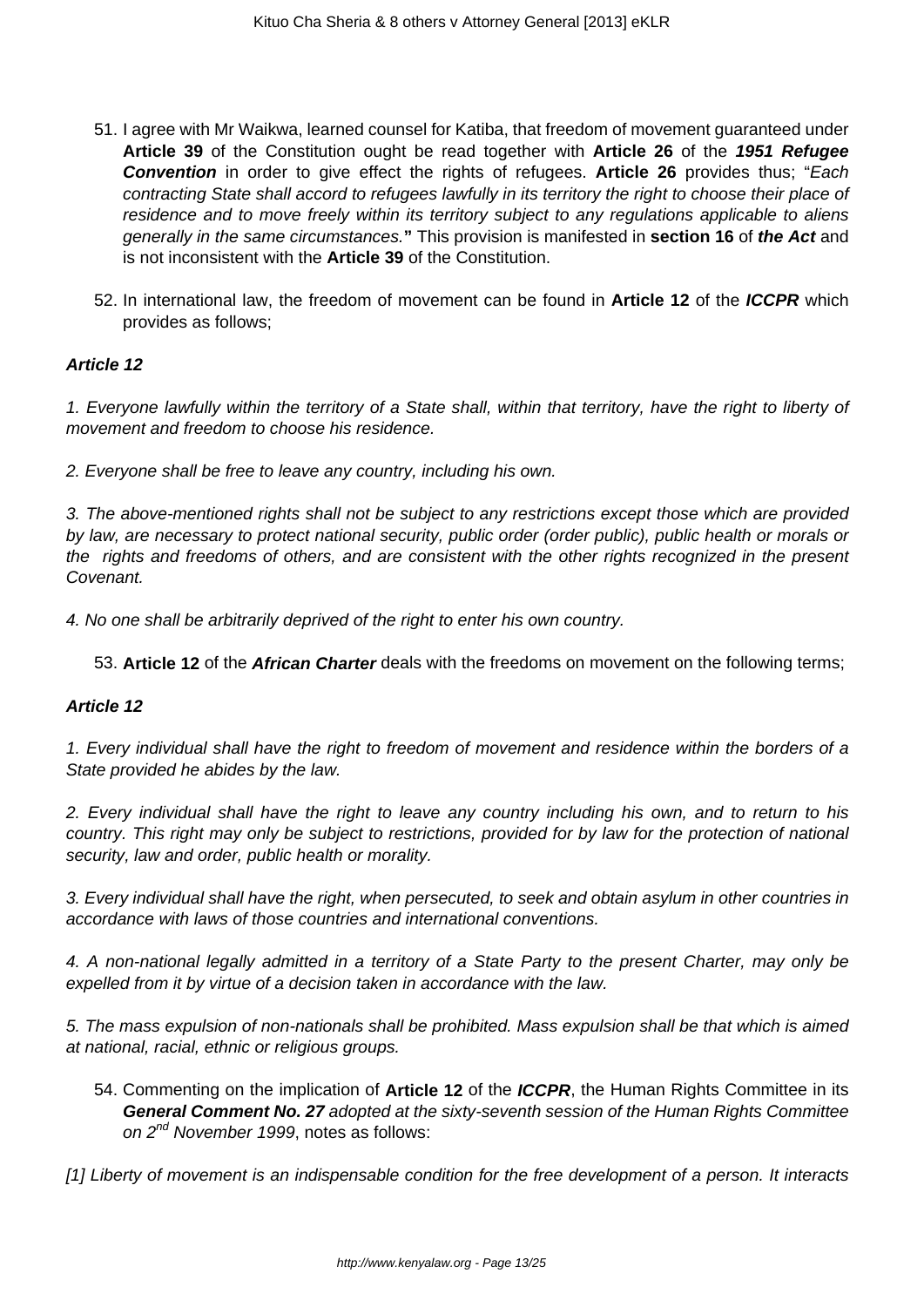with several other rights enshrined in the Covenant....

[4] Everyone lawfully within the territory of a State enjoys, within that territory, the right to move freely and to choose his or her place of residence. In principle, citizens of a State are always lawfully within the territory of that State. The question whether an alien is 'lawfully' within the territory of a State is a matter governed by domestic law, which may subject the entry of an alien to the territory of a State to restrictions, provided they are in compliance with the State's international obligations. In that connection, the Committee has held that an alien who entered the State illegally, but whose status has been regularized, must be considered to be lawfully within a State, any restrictions on his or her rights guaranteed by article 12, paragraphs 1 and 2, as well as any treatment different from that accorded to nationals, have to be justified under the rules provided for by article 12, paragraph 3 .....

- 55. The Committee further noted at Para. 11 as follows, "Article 12, paragraph 3, provides for exceptional circumstances in which rights under paragraphs 1 and 2 may be restricted. This provision authorizes the State to restrict these rights only to protect national security, public order (order public), public health or morals and the rights and freedoms of others. To be permissible, restrictions must be provided by law, must be necessary in a democratic society for the protection of these purposes and must be consistent with all other rights recognized in the Covenant..." What is clear from this commentary is that the freedom of movement is not absolute and may be reasonably limited in accordance with the standards that are necessary in an open and democratic society.
- 56. The right protected in **Article 39** of the Constitution makes a distinction between person and citizen (see **Famy Care Ltd v Procurement Administrative Review board and Another Petition No. 43 of 2012 [2012]eKLR** and **Nairobi Law Monthly Company Limited v Kenya Electricity Generating Company and 2 Others Petition No. 278 of 2011 [2013]eKLR**). Freedom of movement under the Constitution relates to everyone, but the right to enter, remain and reside anywhere in Kenya is accorded only to citizens hence the State may impose reasonable condition upon the right to enter, remain in and reside anywhere in Kenya upon noncitizens. This approach, in my view, is consistent with **General Comment No. 27** I have cited above.
- 57. As far as refugees are concerned, two conclusions may be drawn from **Article 39** of the Constitution. First, although the right under **Article 39(3)** is limited to citizens, it does not expressly limit the right of refugees to move within Kenya guaranteed under **Article 39(1).** Second, it does not expressly recognize the right of refugees to reside anywhere Kenya but more important the Constitution does not prohibit refugees from residing anywhere in Kenya. Such a right is readily available to refugees by reason of application of the **1951 Convention** and application of **Article 19(3)(b)** of the Constitution which states that, "The rights and fundamental freedoms in the Bill of Rights – (b) do not exclude other rights and fundamental freedom not in the Bill of Rights, but recognised or conferred by law, except to the extent that they are inconsistent with this Chapter." It follows therefore that any limitations to these rights cannot be arbitrary and must comply with the standards set out in **Article 24**.
- 58. Learned counsel for the respondent, Mr Moimbo submitted that under **section 17(f)** of **the Act**, all refugees and asylum seekers shall ordinarily reside in the camps, therefore the State was acting in accordance with **the Act** in so far as it took steps to ensure all refugees and asylum seekers were taken into designated camps. **Section 17** of **the Act** reads as follows;
- 17. There shall be a refugee camp officer, for every refugee camp whose functions shall be to-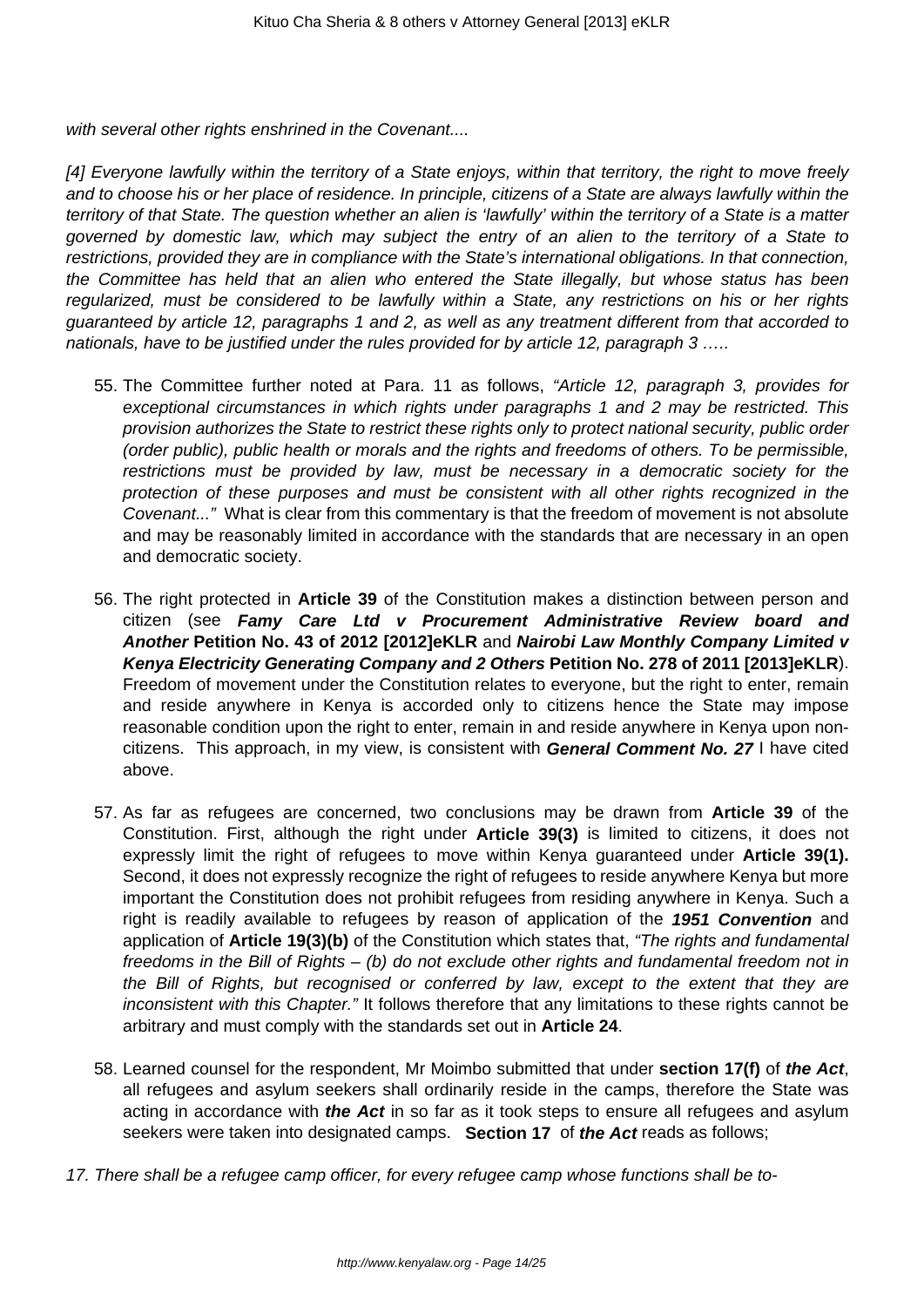(a) manage the refugee camp;

(b) receive and register all asylum seekers and submit to the Committee all applications for the determination of their refugee status;

(c) ensure refugees in the camps are issued with refugee identity cards or refugee identification passes;

(d) manage the camps in an environmentally and hygienically sound manner;

- (e) co-ordinate the provision of overall security, protection and assistance for refugees in the camp;
- (f) issue movement passes to refugees wishing to travel outside the camp; and
- (g) protect and assist vulnerable groups, women and children;
- (h) ensure treatment of all asylum seekers and refugees in compliance with national law.
	- 59. I think the argument made on behalf of the respondent cannot stand scrutiny as **section 17** of **the Act** is merely facilitative in the sense that it sets out the responsibilities of a refugee camp officer. It does not require that all refugees and asylum seekers to ordinarily reside in camps nor does it preclude the State from providing refugee services in urban centres. I find and hold that Government Directive which targets refugees and asylum seekers in urban centres is a threat to their right to movement enshrined in **Article 26** of the **1951 Convention** as read with **section 16** of **the Act**.
	- 60. The application of the policy of closure of registration centres in urban centres has deleterious effects of the rights and fundamental of urban refugees in several ways. New arrivals have nowhere to report their intention to apply for asylum or seek refugee status and if they do, the process is burdensome taking into account the vulnerability. Those whose identification documents have expired or are about to expire are put to great costs and expense to have the same renewed at peril to their livelihoods. Undocumented refugees and asylum seekers are left exposed to police harassment, extortion, arbitrary arrest and eventual prosecution for being in the country illegally. Undocumented refugees and asylum seekers within urban set ups cannot access humanitarian services from organisations that provide humanitarian services which require identification as a pre-requisite for qualification of services. Some undocumented refugee children are denied access to public services such as schools and hospitals.

### **Right to fair administrative action**

61. The breach of the other rights of the petitioners is a consequence of the implementation of the Government Directive. The respondent admitted that the Government Directive was an administrative decision made in strict compliance with **the Act.** I have no doubt that under the provision of **the Act**, the office of the Commissioner of Refugees is entitled to make decisions on administrative matters concerning refugees in Kenya set out in **section 6** and **7** of **the Act**. But such decisions must meet constitutional standards. **Article 47** provides that, **"Every person has the right to administrative action that is expeditious, efficient, lawful, reasonable and procedurally fair."** It is the duty of the court to interrogate the policy and where it is inconsistent with the provisions of the Bill of Rights or the fundamental values in the Constitution to declare that policy inconsistent with the Constitution. As was stated by court in **Minister of Health and Others v Treatment Action Campaign and Others (2002) 5 LRC 216, 248**; "The Constitution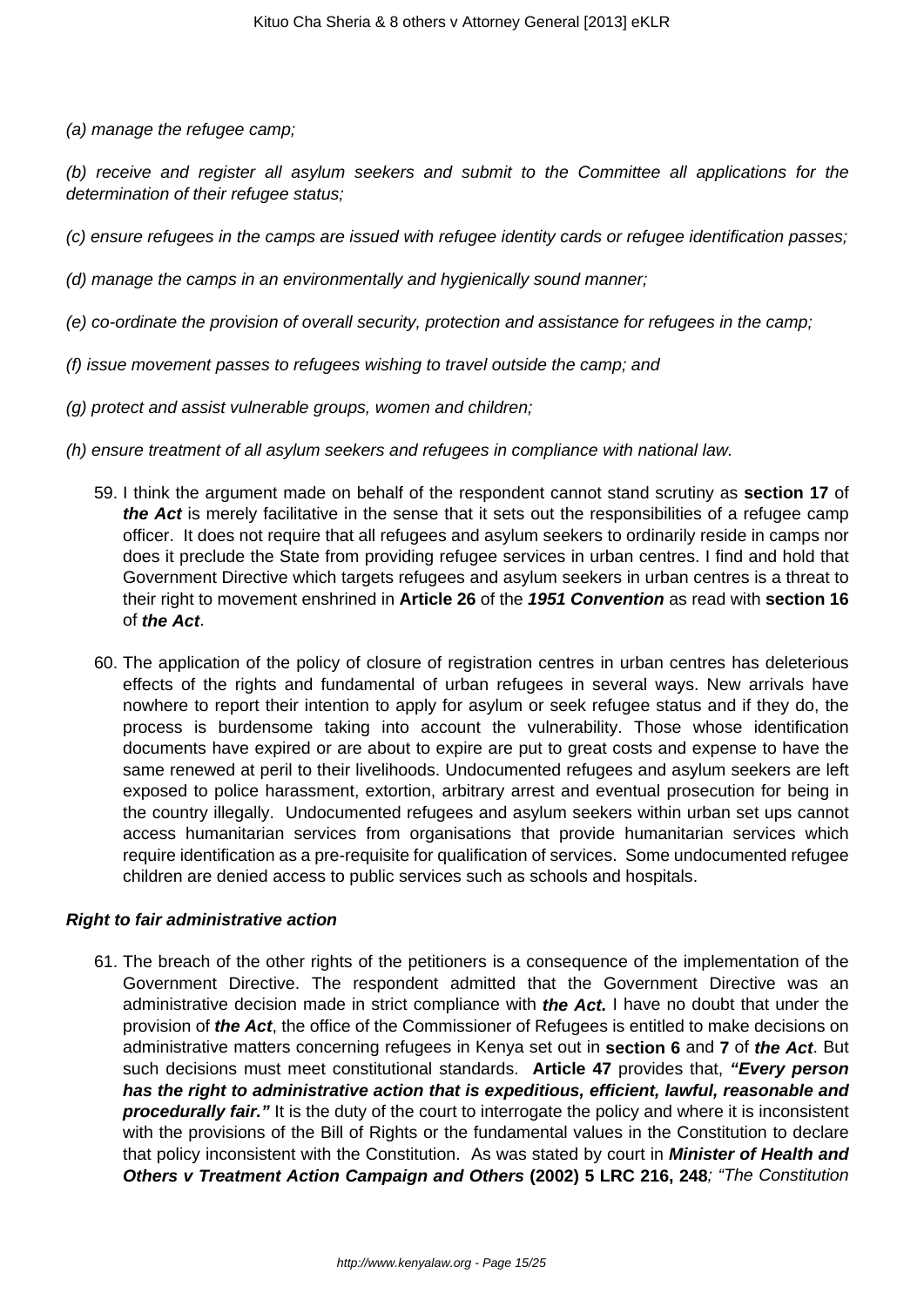requires the State to respect, protect, promote, and fulfil the rights in the Bill of Rights. Where state policy is challenged as inconsistent with the Constitution, courts have to consider whether in formulating and implementing such policy the state has given effect to its constitutional obligations. If it should hold in any given case that the state has failed to do so, it is obliged by the Constitution to say so. In so far as that constitutes an intrusion into the domain of the executive, that is an intrusion mandated by the Constitution itself."

- 62. Every person who acquires refugee status under our law is entitled to be treated as such. The Government Directive in this respect, being a blanket directive, is inconsistent with the provisions of **the Act** and international law. It amounts to taking away accrued or acquired rights without due process of the law. Some of the individual petitioners have demonstrated that they hold valid refugee identity cards and or had applied for renewal of the same. The policy of relocation and encampment adopted by respondent also fails to take into account families with children, those on medical treatment like the  $2^{nd}$  petitioner who is in Nairobi in order to access medical treatment and the specific fact situation of the individual refugee. In order to considered a refugee, each applicant is assessed individually and therefore a process that seeks to deny such a person the rights accrued to him or her by failing to take into account the individual circumstances cannot be reasonable or fair. I find and hold that a blanket government directive which has no regard for individual circumstances of the urban refugee is arbitrary and discriminative.
- 63. The policy also has an effect on other fundamental rights and freedoms of the petitioners such as the right to work enshrined in various international human rights instruments such as the **UDHR** (Article 23), the **ICCPR** (Article 6) and the **African Charter** (Article 15) and also a recognised right in the 1951 Convention. For instance, the 7<sup>th</sup> petitioner is a law lecture in Nairobi. He is living a dignified life minimising dependence on the State and his encampment would obviously lead to loss of his livelihood, his right to work and consequently his right to dignity.
- 64. Some of the petitioners, like the 4<sup>th</sup>, 5<sup>th</sup> and 8<sup>th</sup> petitioners have also demonstrated that they are likely to face persecution in those camps owing to their ethnic affiliation. Mr Muhima, the 6<sup>th</sup> petitioner, narrated his special circumstances as a Banyamulenge. He has a well-founded fear of persecution due to his ethnicity. His relatives were killed in a refugee camp in Gatumba and the threat of going back to a refugee camp brings back haunting memories. The government directive does not take into account this fact and exposes him to likely persecution.
- 65. A policy that does not make provision for examination of individual circumstances and anticipated exceptions is unreasonable and a breach of **Article 47(1)**. Further to the point I have made, I also hold that the Government Directive is not fair and reasonable within the meaning of **Article 47(1)** in so far as it does not provide for application of due process in adjudicating the rights of persons with refugee status. I am particularly concerned about the situation alluded to by the  $5<sup>th</sup>$ petitioner, who testified that although he had applied for renewal of his refugee identity card, the State had not taken any steps to facilitate the renewal of his identity card by providing registration centres within urban areas. In fact, the affirmative policy of the government has been to close down such registration centres in urban areas in order to force urban refugees into camps. Such a policy undermines the protections and the rights of refugees living in urban areas by surreptitiously imposing a policy of encampment thus denying them an opportunity to renew identity papers.

## **Right to dignity**

66. The inherent dignity of all people is a core value under recognized in the Constitution. It is a guaranteed right under **Article 28** and it constitutes the basis and the inspiration for the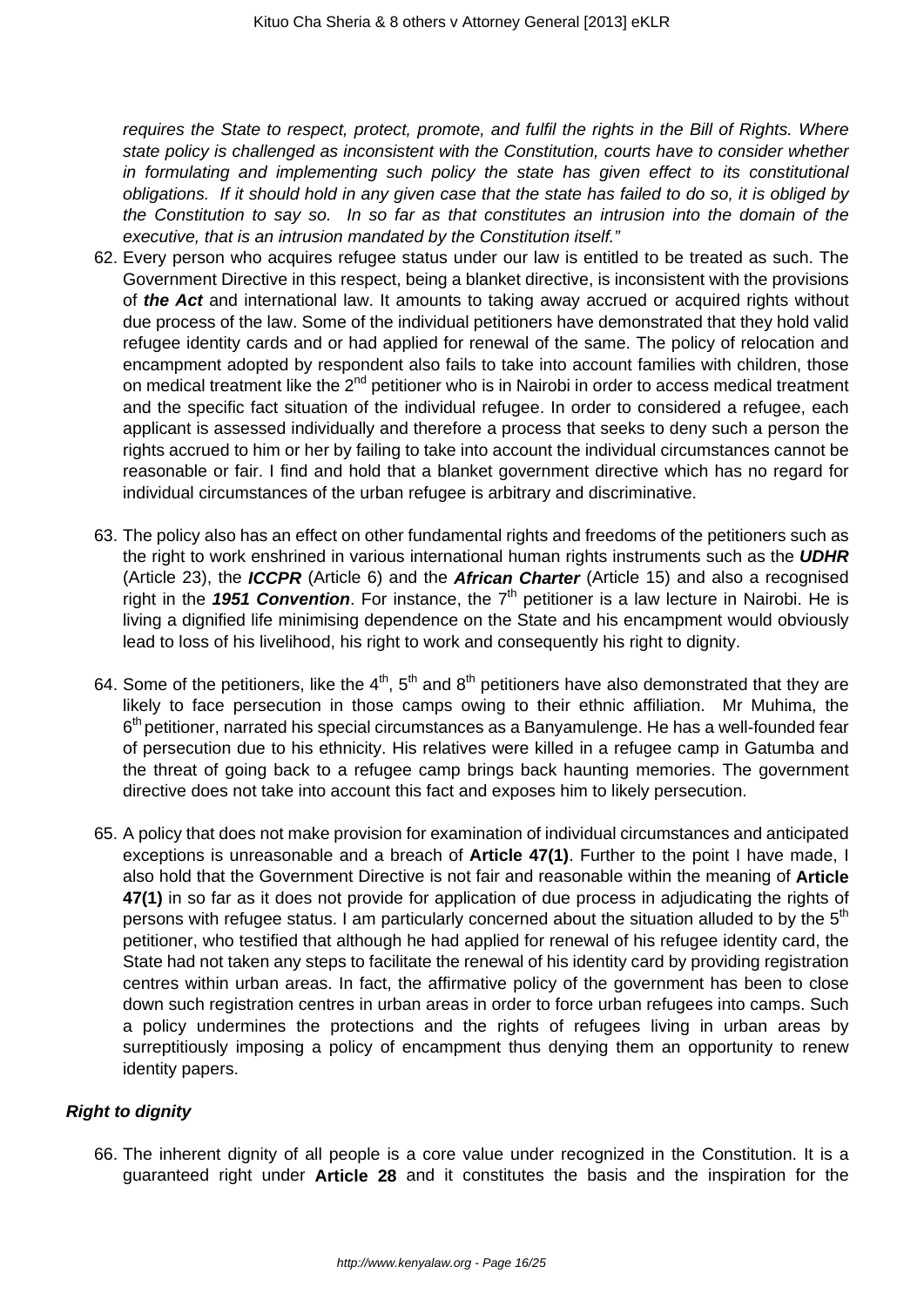recognition that is given to other more specific protections that are afforded by the Bill of Rights. In **S v Makwanyane and Another [1995] ZACC 3 para 144** Chaskalson P said the following, "The rights to life and dignity are the most important of all human rights, and the source of all other personal rights …. . By committing ourselves to a society founded on the recognition of human rights we are required to value these two rights above all others." In the same case, para 328, O'Regan J said the following, "The importance of dignity as a founding value of the new Constitution cannot be overemphasised. Recognising a right to dignity is an acknowledgment of the intrinsic worth of human beings: human beings are entitled to be treated as worthy of respect and concern. This right therefore is the foundation of many of the other rights that are specifically entrenched."

- 67. This right to dignity is underpinned by other international human rights instruments. The **UDHR** recognises this right in its preamble in the following words; "Whereas recognition of the inherent dignity and of the equal and inalienable rights of all members of the human family is the foundation of freedom, justice and peace in the world." **Article 1** of the **UDHR** goes on provides that, "All human beings are born free and equal in dignity and rights …" **Article 5** of **The African Charter** similarly provides as follows; "Every individual shall have the right to the respect of the dignity inherent in a human being."
- 68. The petitioners and other refugees have established roots in the country and are productive residents and if the policy is implemented they will be uprooted from their homes and neighbourhoods in what is intended to be a security operation. Mr Masitsa, learned counsel for the petitioners, asked the court to consider the case and put weight on the fact that human dignity has to be understood against the backdrop of appreciating the vulnerability of refugees and the suffering they have endured, the trauma and insecurity associated with persecution and flight, the need and struggle to be independent and the need to provide for themselves and their families and the struggle to establish normalcy in a foreign county. I agree with this submission. Weighed against exposure to arbitrary administrative action and abuse of their person in the host country, refugees who have established some normalcy and residence in urban areas will have their dignity violated in the event the directives are to be effected. Family, work, neighbours, and school all contribute to the dignity of the individual. The manner in which the Government Directive is to be carried out undermines human dignity. I therefore find and hold that the Government Directive threatens to violate the right to human dignity under **Article 28**.
- 69. Earlier in this judgment I have stated that due to their position, refugees are considered vulnerable. That the State can direct organisations and other bodies not to provide assistance to urban refugees is directly inconsistent with its special responsibility towards vulnerable persons under **Article 21(3)** quite apart from undermining the right to dignity and I so find.

### **Principle of non-refoulement**

- 70. The petitioners have pleaded their case on the basis that the implementation of the Government Directive is a breach of the principle of non-refoulement. As I have stated elsewhere in this judgment, this principle is the cornerstone of refugee protection and has gained the status of international customary law.
- 71. As a peremptory norm of international law it is part of, "the general rules of international law" which are part of the law of Kenya under **Article 2(5)** of the Constitution. Although the phrase "the general rules of international law" used in **Article 2(5)** is similar to the phrase "general principles" found in **Article 38(1)** of the **Statute of the International Court of Justice** which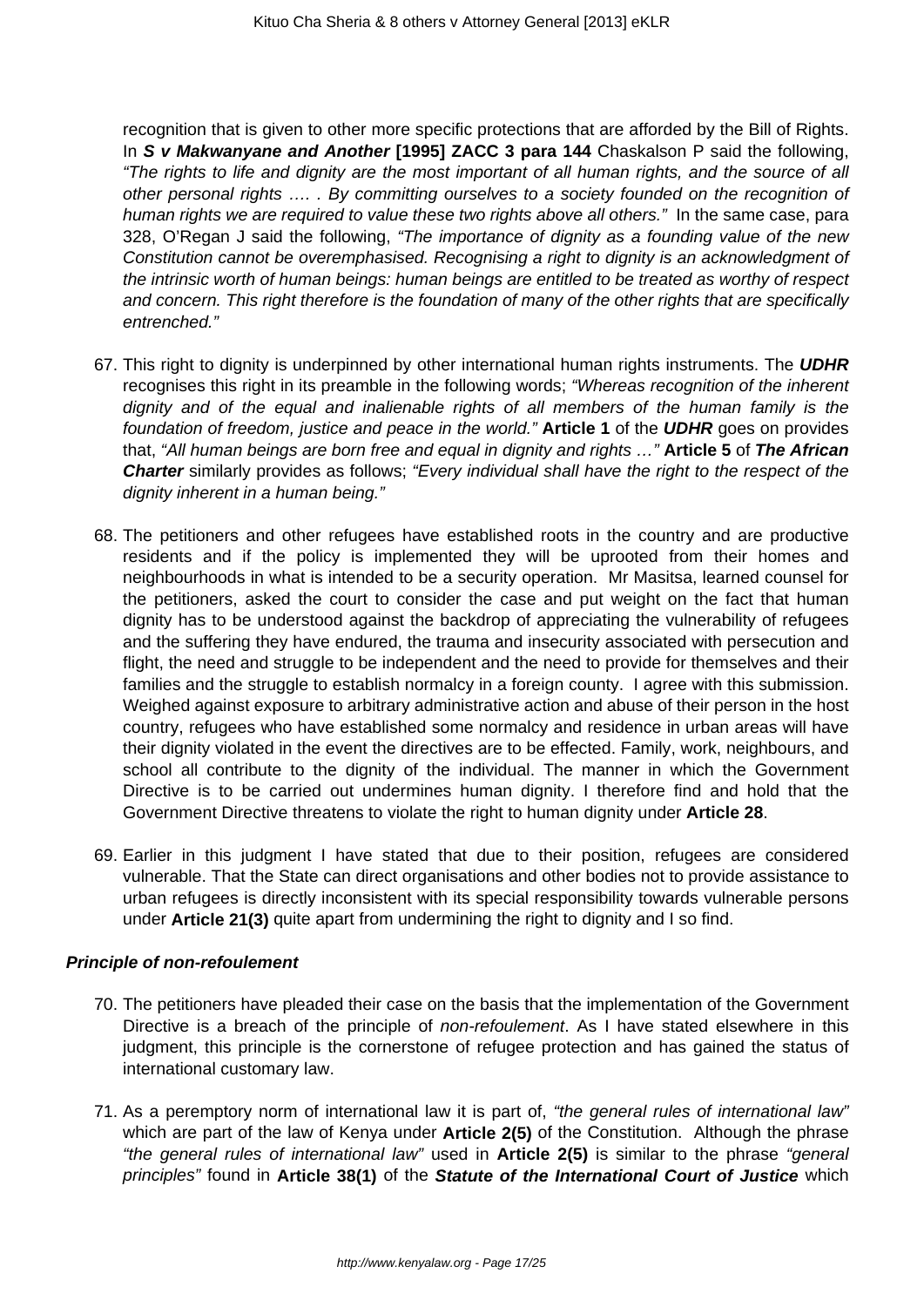defines the sources on international law, its reference to customary international law is obscured by the phraseology used in the Constitution. However, the drafting history from the previous drafts constitutions prepared by the Constitution of Kenya Review Commission (CKRC) and the National Constitution Conference (Bomas) from which the Constitution is derived shows the intent of **Article 2(5)** is to incorporate customary international law as part of the law of Kenya and therefore "general rules of international law" means customary international law. Apart from the fact that the principle of *non-refoulement* applies as part of international customary law, it is now crystallised in **section 18** of **the Act**.

- 72. Mr Ongoya, learned counsel for the  $1<sup>st</sup>$  petitioner, submitted that the letter dated  $16<sup>th</sup>$  January 2013 is prima facie evidence that the State intends to pursue a policy of *refoulement*. The letter expressly states, "The Government intends to move all refugees residing in Urban areas to the Daadab and Kakuma Refugee Camps and ultimately to their home countries after necessary arrangements are put in place." In my view, the implementation of the overall policy of relocation and encampment as evidenced in the letters particularly in regard to the imposition of conditions created by the implementation of Government Directive may violate the State international refugee protection obligations. Furthermore, aggressive pursuit of such a policy may have the effect of constructively repatriating urban refugees back to the countries from which they had fled.
- 73. As I have found the petitioners before the court have all shown that they have established roots and significant connections with local communities, the implementation of the policy may well lead to a situation that forces some of the petitioners to leave the country for fear of proceeding to camps or being exposed to conditions that affect their welfare negatively. The  $5<sup>th</sup>$  petitioner testified that he feared proceeding to camp because he would be subjected to the same persecution that he was subjected to in Eastern Congo. This evidence was not challenged and I am convinced that sending him and his family to the camp through the means adopted by the State would effectively force him to leave the country in circumstances that may expose him the very same threats he was fleeing. This state of affairs in relation to him and others in like situations undermines the principle of *non-refoulement*. It is therefore the duty of the court in such circumstances to see that the breach does not materialise by granting appropriate relief.
- 74. The respondent has made it very clear that it does not intend to violate the non-refoulement principle. While I accept this position, violation of the principle may be indirect and may be the unintended consequence of a policy that does not, on its face, violate the principle. The African Human Rights Commission in **Institute for Human Rights and Development in Africa (on behalf of Sierra Leone refugees in Guinea)/Guinea (Communication No. 249/2002)** recognised that certain acts of a host state can lead to indirect refoulement of refugees. In the case, a radio announcement by the President of Guinea that Sierra Leonean refugees in Guinea should be arrested, searched and confined to refugee camps led to widespread discriminatory acts targeting Sierra Leonean refugees. As a result, many refugees were forced to flee back to Sierra Leone. The Commission held that such a situation created in the host state that makes the dangerous option of returning/fleeing to their country as the only option was a violation of the principle of non-refoulement.
- 75. The proposed implementation of the Government Directive is that it is a threat to the rights of refugees. First, the policy is unreasonable and contrary to **Article 47(1)**. Second, it violates the freedom of movement of refugees. Third, it exposes refugees to a level of vulnerability that is inconsistent with the States duty to take care of persons in vulnerable circumstances. Fourth, the right to dignity of refugees is violated. Fifth, the implementation of the Government Directive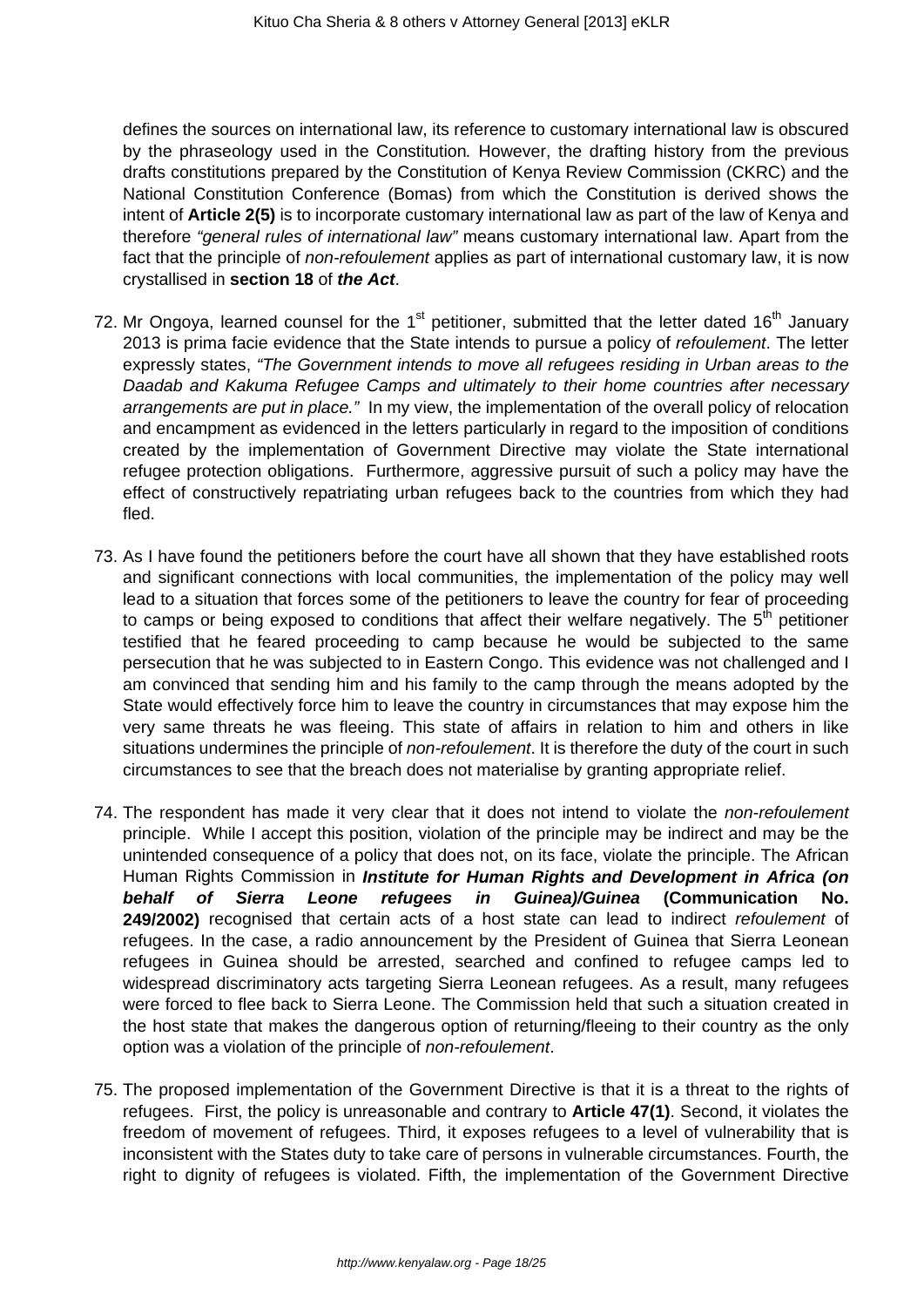threatens to violate the fundamental principle of non-refoulement

#### **Whether the Government Directive can be justified under Article 24**

76. Having found that the Government Directive threatens to violate the fundamental rights and freedoms of refugees, the next level inquiry is whether the violation is justified under **Article 24**. **Article 24(1)** provides as follows;

24. (1) A right or fundamental freedom in the Bill of Rights shall not be limited except by law, and then only to the extent that the limitation is reasonable and justifiable in an open and democratic society based on human dignity, equality and freedom, taking into account all relevant factors, including—

- (a) the nature of the right or fundamental freedom;
- (b) the importance of the purpose of the limitation;
- (c) the nature and extent of the limitation;

(d) the need to ensure that the enjoyment of rights and fundamental freedoms by any individual does not prejudice the rights and fundamental freedoms of others; and

(e) the relation between the limitation and its purpose and whether there are less restrictive means to achieve the purpose.

- 77. Under **Article 24 (3)** the State bears the burden of justifying that the directive to relocate and encamp urban refugees is in harmony with the limitation clause. That burden is expressed as follows, "The State or a person seeking to justify a particular limitation shall demonstrate to the court, tribunal or other authority that the requirement of this Article has been satisfied."
- 78. The Supreme Court of Canada in **R v Oakes [1986]1 SCR 103** dealt with limitations of fundamental rights and freedoms in the **Canadian Charter of Rights and Freedoms**. Those provisions are similar to those contained in **Article 24(1)** of our Constitution. The court stated, at page 136, stated as follows; "A second contextual element of interpretation of s. 1 is provided by the words "free and democratic society". Inclusion of these words as the final standard of justification for limits on rights and freedoms refers the Court to the very purpose for which the Charter was originally entrenched in the Constitution ... The Court must be guided by the values and principles essential to a free and democratic society which I believe embody, to name but a few, respect for the inherent dignity of the human person, commitment to social justice and equality, accommodation of a wide variety of beliefs, respect for cultural and group identity, and faith in social and political institutions which enhance the participation of individuals and groups in society. The underlying values and principles of a free and democratic society are the genesis of the rights and freedoms guaranteed by the charter and the ultimate standard against which a limit on a right or freedom must be shown, despite its effect, to be reasonable and demonstrably justified."
- 79. In **Samuel Manamela & Another v The Director-General of Justice CCT 25/99,** the Constitutional Court of South Africa, in considering the limitation clause which is in parimateria to **Article 24**, cautioned against using the factors set out therein as a laundry list. The exercise, it noted, should be approached substantively by balancing the rights and limitations against the values underlying the Constitution and the Bill of Rights. The Court stated as follows; "It should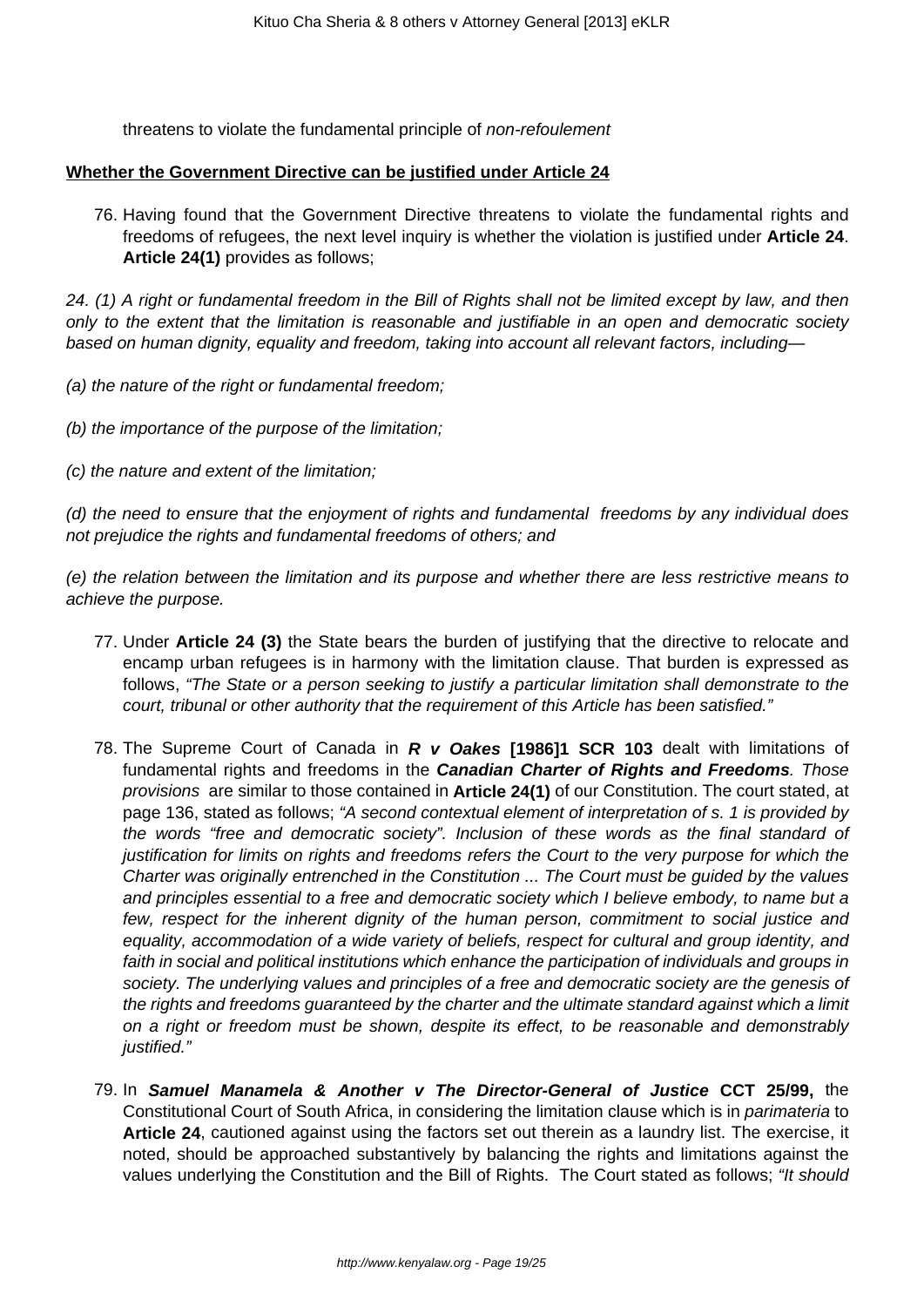be noted that the five factors expressly itemized in section 36 are not presented as an exhaustive list. They are included in the section as key factors that have to be considered in an overall assessment as to whether or not the limitation is reasonable and justifiable in an open and democratic society. In essence, the Court must engage in a balancing exercise and arrive at a global judgment on proportionality and not adhere mechanically to a sequential check-list. As a general rule, the more serious the impact of the measure on the right, the more persuasive or compelling the justification must be. Ultimately the question is one of degree to be assessed in the concrete legislative and social setting of the measure, paying due regard to the means which are realistically available in our country at this stage, but without losing sight of the ultimate values to be protected. …. Each particular infringement of a right has different implications in an open and democratic society based on dignity, equality and freedom. There can accordingly be no absolute standard for determining reasonableness. This is inherent in the requirement of proportionality, which calls for the balancing of different interests. The proportionality of a limitation must be assessed in the context of this legislative and social setting."

- 80. This approach and reasoning was adopted and applied in the case of **Randu Nzai Ruwa and 2 others v Internal Security Minister and another Mombasa HC Misc. No. 468 of 2010 [2012**] eKLR. In that case the Court found the banning of the Mombasa Republican Council violated the provisions of the Bill of Rights. The court went further to consider whether the ban was justified. It stated as follows, "[55] Although the State is not required to give a detailed account of its action it must do more than to merely assert that the action has met the threshold set by the Constitution. It must place some evidence before court that will enable the court make a judicial assessment. If that evidence is classified or sensitive then it can be received behind closed doors. The European Court of Human Rights, sitting as a Grand Chamber in the case of Socialist Party and others v Turkey (case No. 20/1997/804/1007) said this about the manner a court should carry out such a scrutiny, "With regard to the first issue the Court reiterates that when it carries out its scrutiny, its task is not to substitute its own view for that of the relevant national authorities but rather to review under Article 11 the decisions they delivered in the exercise of their discretion. In so doing, the Court has to satisfy itself that the national authorities based their decisions on an acceptable assessment of the relevant facts."[Emphasis mine] I agree with the approach taken **Randu Nzai Ruwa and 2 others v Internal Security Minister and another (Supra)**.
- 81. According to the deposition of Edwin K. Ngetich, at paragraph 10, the Government Directive was, "taken in the interest of promoting the welfare and protection of asylum and refugees." The question then to be interrogated is how a policy of relocation and encampment proposed to be implemented in the manner set out in the letter dated 16<sup>th</sup> January 2013 meets the test of **Article 24**. Here, I will add that the burden of justifying the limitation lies on the State to prove that the restriction is in harmony with the limitation clause set out under the Article. This was also expressed in the **Randu Nzai Ruwa case (supra)**; "[50] There are arguments made as to why it makes sense to rest the burden with the state. One is that: "The State or a person seeking to justify a particular limitation shall demonstrate to the court, tribunal or other authority that the requirement of this Article has been satisfied.""
- 82. How would relocation and encampment promote the welfare of the urban refugees like the petitioners who have settled in urban areas, are employed or have business, have children in schools and are undergoing medical treatment" The petitioners are persons who are independent and are in fact contributing to the economy. The implementation of the policy of relocation and encampment is clearly detrimental to the welfare of urban refugees. The State has not provided any evidence to show that the overall welfare of refugees will promoted by implemented of the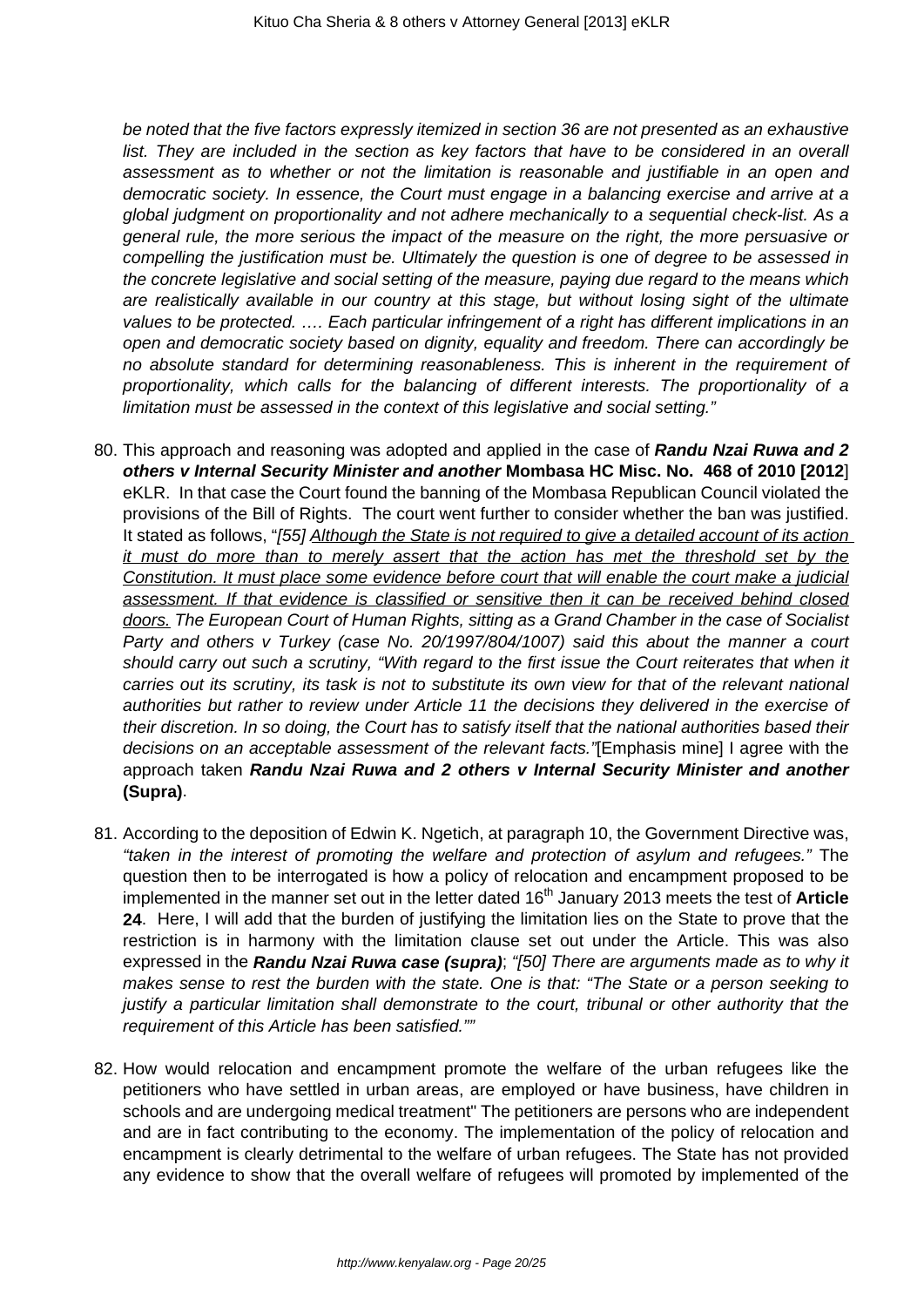impugned directive.

- 83. Under **Article 24(1)(e)** there must be a relation between the limitation and its purposes and whether there are less restrictive means to achieve this purpose. Could the protections and promotion of the welfare of refugees be achieved by less restrictive means other than sending all urban refugees irrespective of their individual circumstances to camps" Are there less restrictive administrative interventions that can be undertaken by the Department of Refugee Affairs to eliminate the administrative challenges it anticipates in processing refugees and asylum seekers in urban centres" Unfortunately the court way not given the opportunity by way of evidence to interrogate this issue and satisfy itself that the constitutional threshold has been met.
- 84. My consideration of the evidence suggests that there is another rationale for the policy of relocation and encampment, it is to be found in the letter dated  $10<sup>th</sup>$  December 2012 from the Commissioner of Refugee Affairs to its staff. Commissioner noted that, "Following a series of grenade attacks in urban areas where many people were killed and many more injured, the government has decided to **stop registration of asylum seekers in urban areas with** *immediate effect.* " In another undated press statement from the Department of Refugee Affairs annexed to the 1<sup>st</sup> amicus curiae's submission as Appendix B, it is stated that, "It is in this **public domain that many people have been killed and several more injured in grenade attacks in our streets, churches, buses and in business places. Due to this unbearable and uncontrollable threat to national security, the government has decided to put in place a structured encampment policy."**
- 85. The documents clearly show that the rationale for the policy of relocation and encampment is more the issue of national security than the promotion of the welfare of all the refugees. My finding is buttressed by the fact that the operation is to be implemented as security operation by, "security officers rounding the refugees and transporting them to Thika Municipal Stadium." Any limitation based on national security considerations is not excluded from consideration under **Article 24** as **Randu Nzai Ruwa and Others v Minister, Internal Security and Another (Supra)** demonstrates. The court stated as follows;"[53] The position of the State is that it invoked the provisions of POCA in the interest of national security. It is appreciated that the executive arm of the Government is charged with the responsibility of ensuring national security (Chapter 14 of the Constitution). That arm of Government is therefore the best suited to make decisions in respect of matters of national security. What it says about national security must ordinarily be believed. And in these matters it must be given some margin of appreciation. Where, however, there is a complaint raised as in this petition, that national security has been wrongfully invoked to take away a fundamental rights the court needs to be judicially satisfied that the action of the State is reasonable and justifiable. If these were not so, then the State could make any decision or take any action in the name of national security with the comfort that it will never be required to account for that action. The State could be tempted to use the blank cheque to overdraw! (We have paraphrased the words of H.W.R Wade and C.F. Forsyth used in another context). The need for the State to demonstrate satisfaction of the limitation clause is therefore not only constitutional but in line with public policy."
- 86. It is correct to state that the rights enjoyed by the refugees under the **1951 Convention** are not absolute and they are expected to abide by the national law. The rights also go with responsibilities such as abiding by national legislation. **Article 33(2)** of the **1951 Convention** states that, "The benefit of the present provision may not, however, be claimed by a refugee whom there are reasonable grounds for regarding as a danger to the security of the country in which he is, or who, having been convicted by a final judgment of a particularly serious crime,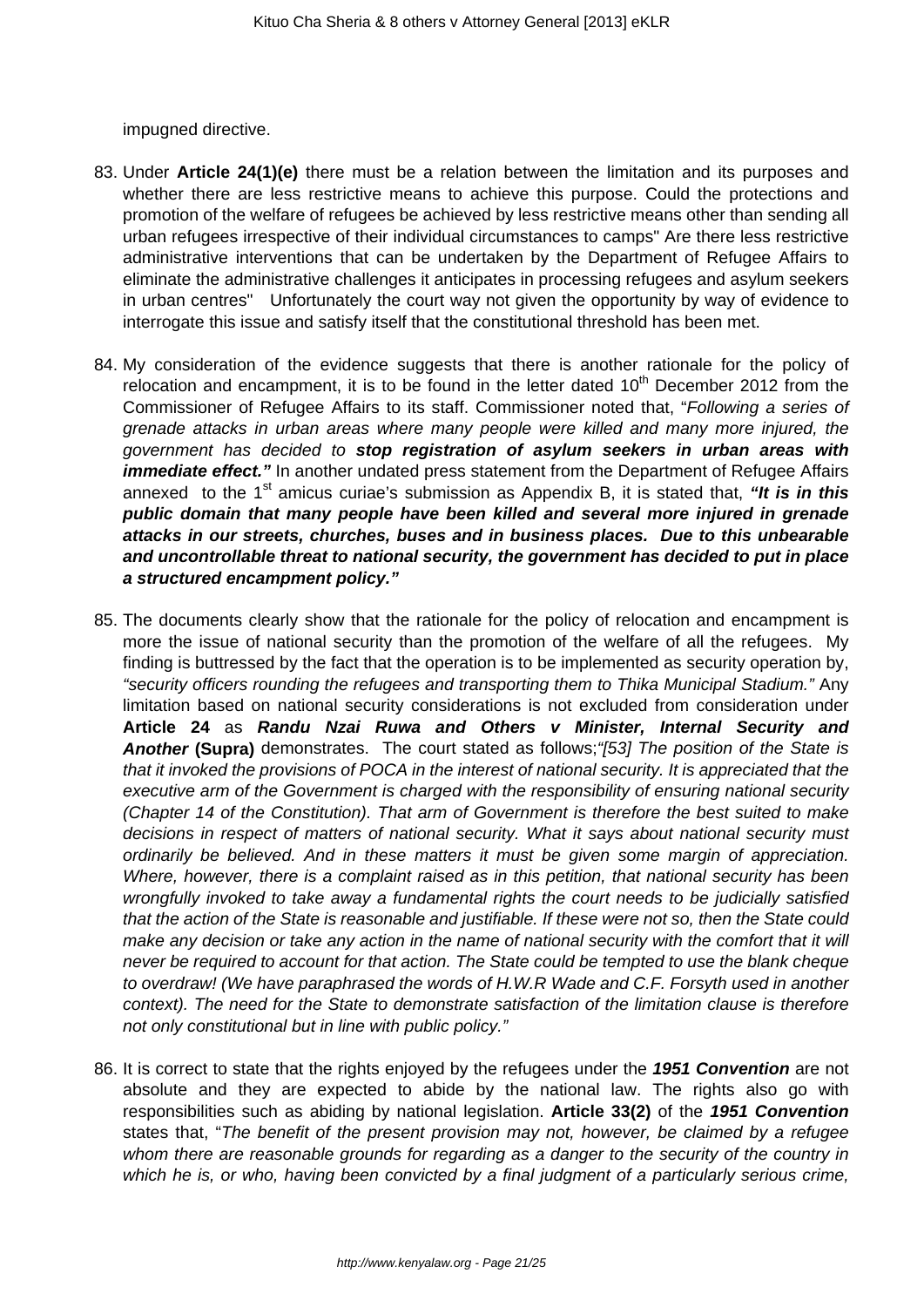constitutes a danger to the community of that country." This is also crystallised in **sections 4** and **16** of **the Act**. Thus, one's refugee status does not provide immunity from prosecution or other legal sanctions that the State is entitled to pursue.

- 87. Where national security is cited as a reason for imposing any restrictive measures on the enjoyment of fundamental rights, it is incumbent upon the State to demonstrate that in the circumstances, such as the present case, a specific person's presence or activity in the urban areas is causing danger to the country and that his or her encampment would alleviate the menace. It is not enough to say, that the operation is inevitable due to recent grenade attacks in the urban areas and tarring a group of person known as refugees with a broad brush of criminality as a basis of a policy is inconsistent with the values that underlie an open and democratic society based on human dignity, equality and freedom. A real connection must be established between the affected persons and the danger to national security posed and how the indiscriminate removal of all the urban refugees would alleviate the insecurity threats in those areas. Another factor, connected to the first one is the element of proportionality. The danger and suffering bound to be suffered by the individuals and the intended results ought to be squared.
- 88. The State has not demonstrated that the proliferation of the refugees in urban areas is the main source of insecurity. Furthermore, confining some of the persons of independent means, those who are employed or carry on their business to refugee camps does not serve to solve the insecurity problem. While national security is important and should not be compromised, the measures taken to safeguard the same must bear a relationship with the policy to be implemented. Security concerns must now be viewed from the constitutional lens and in this regard there is nothing to justify the use security operation to violate the rights of urban based refugees.
- 89. I find and hold that the respondent has not demonstrated a rational connection between the purpose of the policy and the limitation to the petitioners' fundamental rights. There is no evidence to show that the best way to protect and promote the welfare of refugees is through a blanket policy of relocation and encampment.
- 90. Before I finalise this part of the judgment, I think it is proper to address the fears expressed by State, in its submissions, in the following stark terms;
- a. Kenya urban centers will be laden with a number of illegal immigrants who are "keeping house." Opening up the centers will give refugees an alternative to refugee camps as refugee registration centers; these centers will be preferred registration points. This means that several refugees without travel and identification documents will flock urban centers and the spiral effect will be immeasurable. The salient questions that this court ought to consider will include; who will accommodate them" Where will they be accommodated" Who will pay the upkeep costs" Whose social amenities will they use" How will they be identified, before formalization" Will we create mini-camps" Will it cause a humanitarian crisis"
- b. Person who have committed international crimes, as contemplated by Article 1(4) and (5) of the 1969 Refugee Convention might easily find their way to urban centres;
- c. Decentralising refugee registration will have huge cost implications; in terms of human resource, office space, general refugee support and management that have been mitigated by offering centralized services to refugees at the refugee camps.
- 91. As I have stated before these fears are not borne out by any evidence placed before the Court. The **Refugees Act, 2006** provides adequate policy space to deal with the refugees consistent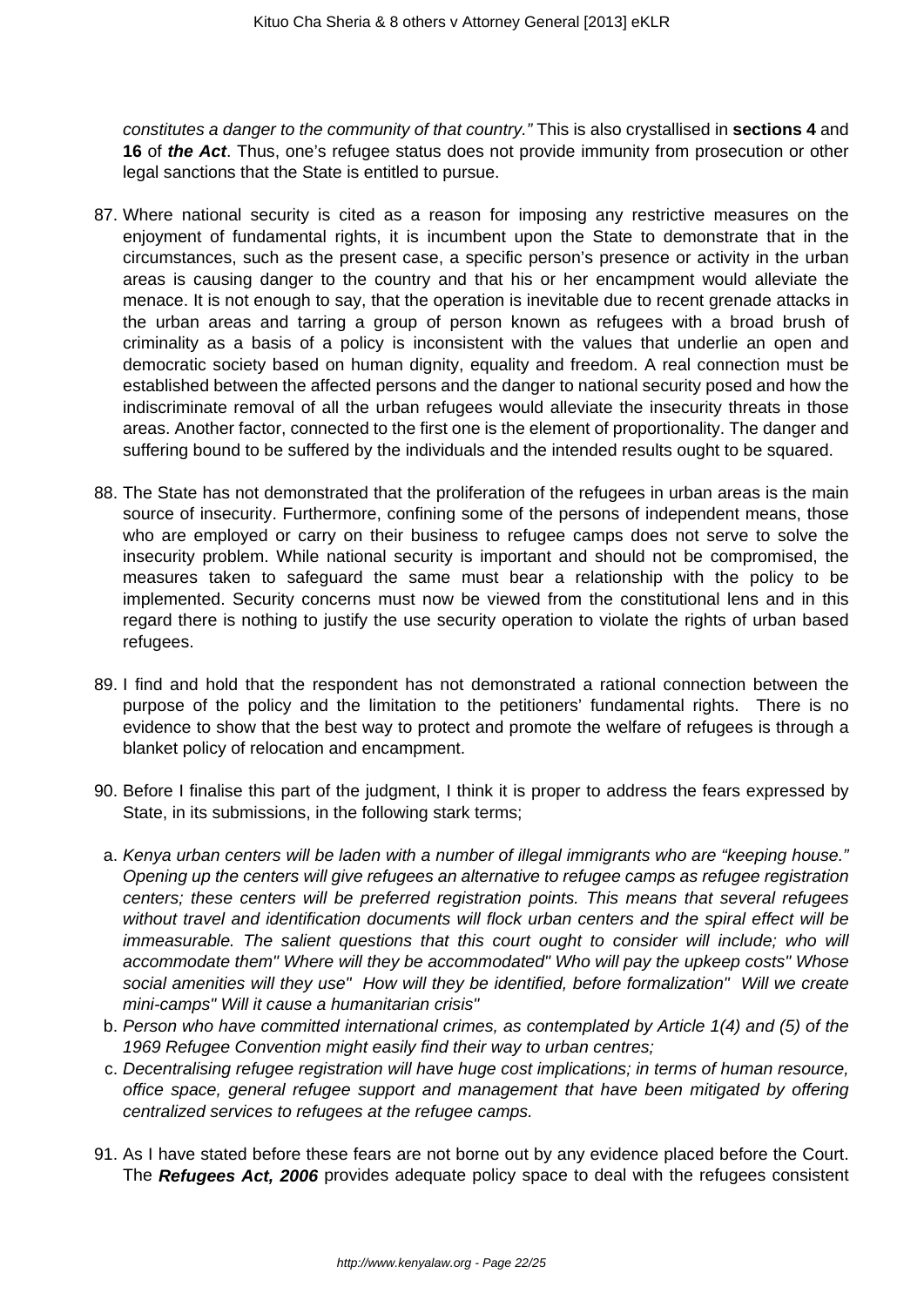with the Constitution. For example those who are accused of international crimes are excluded for consideration as refugees and would be subject to prosecution under the **International Crimes Act**. As some of the petitioners have shown, not all refugees are a burden to the State. The concern about the welfare of refugees is negated by the directive that UNHCR and other agencies to stop providing assistance and direct services to refugees and other asylum seekers. It is such a directive that will in fact cause a humanitarian crisis.

- 92. I agree with the respondent that the implementation of policy that takes into account the special circumstances of urban refugees has cost implications but I add that there will always be a costs involved in ensuring that the Constitution is complied with. The cost and burdens association with deepening constitutional values does not lessen the obligation of the State to, **"observe, respect, protect, promote and fulfill the rights and fundamental freedoms in the Bill of Rights."** Every State organ is called upon to be creative within its means in order that every person enjoys, **"the fundamental rights and freedoms in the Bill of rights to the greatest possible extent."** I would adopt the sentiments expressed in the **S v Jaipal 2005 (4) SA 581 (CC)** (see paragraphs [55] and [56]) where the Constitutional Court of South Africa, speaking about the right to a fair trial, held the view that, "Few countries in the world have unlimited or even sufficient resources to meet all their socio-political and economic needs. In view of South Africa' s history and present attempts at transformation and the eradication of poverty, inequality and other social evils, resources would obviously not always be adequate. However, as far as upholding fundamental rights and the other imperatives of the Constitution is concerned, we must guard against popularizing a lame acceptance that things do not work as they ought to, and that one should simply get used to it. Naturally the relevant authorities must attempt to see to it that facilities are provided as far as possible. Furthermore, all those concerned with and involved in the administration of justice including administrative officials, judges, magistrates, assessors and prosecutors must purposefully take all reasonable steps to ensure maximum compliance with constitutional obligations, even under difficult circumstances. Responsible, careful and creative measures, born out of a consciousness of the values and requirements of our Constitution, could go a long way to avoid undesirable situations."
- 93. For the reasons I have set out above I find and hold that the Government Directive cannot be justified in terms of **Article 24** of the Constitution.

### **Conclusion and relief**

- 94. In summary, I have concluded that the Government Directive is a threat to the petitioners' fundamental rights and freedoms including the freedom of movement, right to dignity and infringes on the right to fair and administrative action and is a threat to the non-refoulement principle incorporated by **section 18** of the **Refugees Act, 2006**. It is also violates the State responsibility to persons in a vulnerable situations. I have also concluded that the policy intended to be implemented by the Government Directive cannot be justified under **Article 24**.
- 95. The next issue is what reliefs to issue" The petitioners have urged over 16 prayers which are declaratory and aim to quash the implementation of the Government Directives. **Article 23(3)** empowers this court to grant appropriate relief in the circumstances as to vindicate the petitioners' rights. In this case, the directive leading to encampment of urban based refugees has not been carried out by reason of the fact that the court issued conservatory orders at the commencement of these proceedings.
- 96. The kind of relief appropriate in the circumstances will safeguard the individual rights of the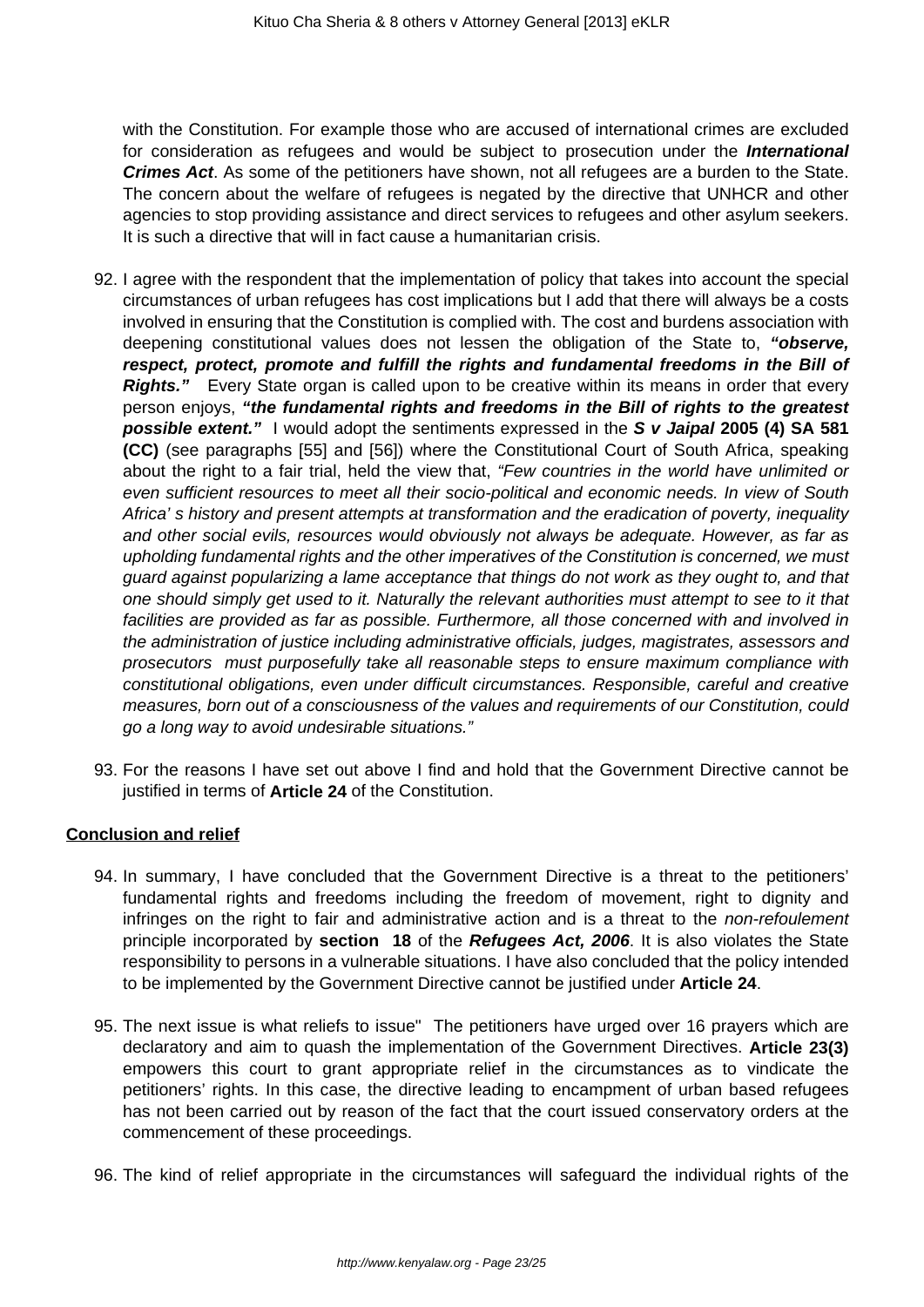petitioners while at the same time allowing the State and its agencies including the Refugee Department and other stakeholders to develop and implement policies that are consistent with the values of the Constitution. It is surprising that the respondent could argue consultation with stakeholders was unnecessary and indeed out of courtesy. Such an attitude is contrary to the national values and principles of governance set out in **Article 10** of the Constitution. I find and hold that there is a legal obligation to consult the public in making and implementing public policy affecting refugees. The values of transparency, good governance and public participation mean that public and stakeholder engagement can no longer be wished away.

- 97. The respondent fears that if the petition allowed, "the effect shall be an influx of an extravagant and uncontrolled number of refugees and asylum seekers in urban areas which shall in turn pose administrative challenges to the Department of Refugee Affairs thereby impacting on the well being of the country as a whole." This fear, I believe is unfounded, as the Constitution and our laws contain sufficient tools to deal with refugees. It is the duty of the State to come up with a system of registration of refugees that is consistent with the principles and values of the Constitution as I have endeavoured to outline in this judgment. The State has a wide scope to design and implement policies that respect the tenents of the Constitution and it must now go back to the drawing board.
- 98. Para 23 of the **Navigating Nairobi Report** relied upon by the respondent states that, "Finally the growing presence of exiled communities in Nairobi is symptomatic of a schism within the Kenyan Administration on the issue of refugees. While some parts of the government (most notably those concerned with nations security) continue to espouse the notion that refugees must be confined to Dadaab and Kakuma, other parts (especially DRA) have broadly agreed to the notion that a refugee presence in Nairobi is both legitimate and inevitable." This judgment offer the State an opportunity to mend this schism within the framework provided by the Constitution.
- 99. I wish to apologise to the parties for the delay in the delivery of this judgment as I was assigned to hear election petitions at the Machakos High Court. I also thank all the counsel who appeared in this matter for their detailed and erudite submissions, oral and written.

### **Disposition**

- 100. In light of the findings I have made in this judgment, I now grant the following reliefs:
	- a. I declare the Government Directive, contained in the Press Release and correspondence dated the 18th December 2012 and 16th January 2013 respectively, threatens the rights and fundamental freedoms of the petitioners and other refugees residing in urban areas and is a violation of the freedom of movement under **Article 39**, right to dignity under **Article 28** and the right to fair and administrative action under **Article 47(1)** and violates the State's responsibility towards persons in vulnerable situations contrary to **Article 21(3)**.
	- b. I declare that proposed implementation of the Government Directive, contained in the Press Release and correspondence dated the  $18<sup>th</sup>$  December 201 and  $16<sup>th</sup>$  January 2013 respectively, is a threat to the non-refoulment principle contained in **section 18** of the **Refugees Act, 2006**.
	- c. The Government Directive, contained in the Press Releases and correspondence dated the 18<sup>th</sup> December 2012 and 16<sup>th</sup> January 2013 respectively, be and is hereby quashed.
	- d. There shall be no order as to costs.

# **DATED** and **DELIVERED** at **NAIROBI** this 26<sup>th</sup> day of July 2013